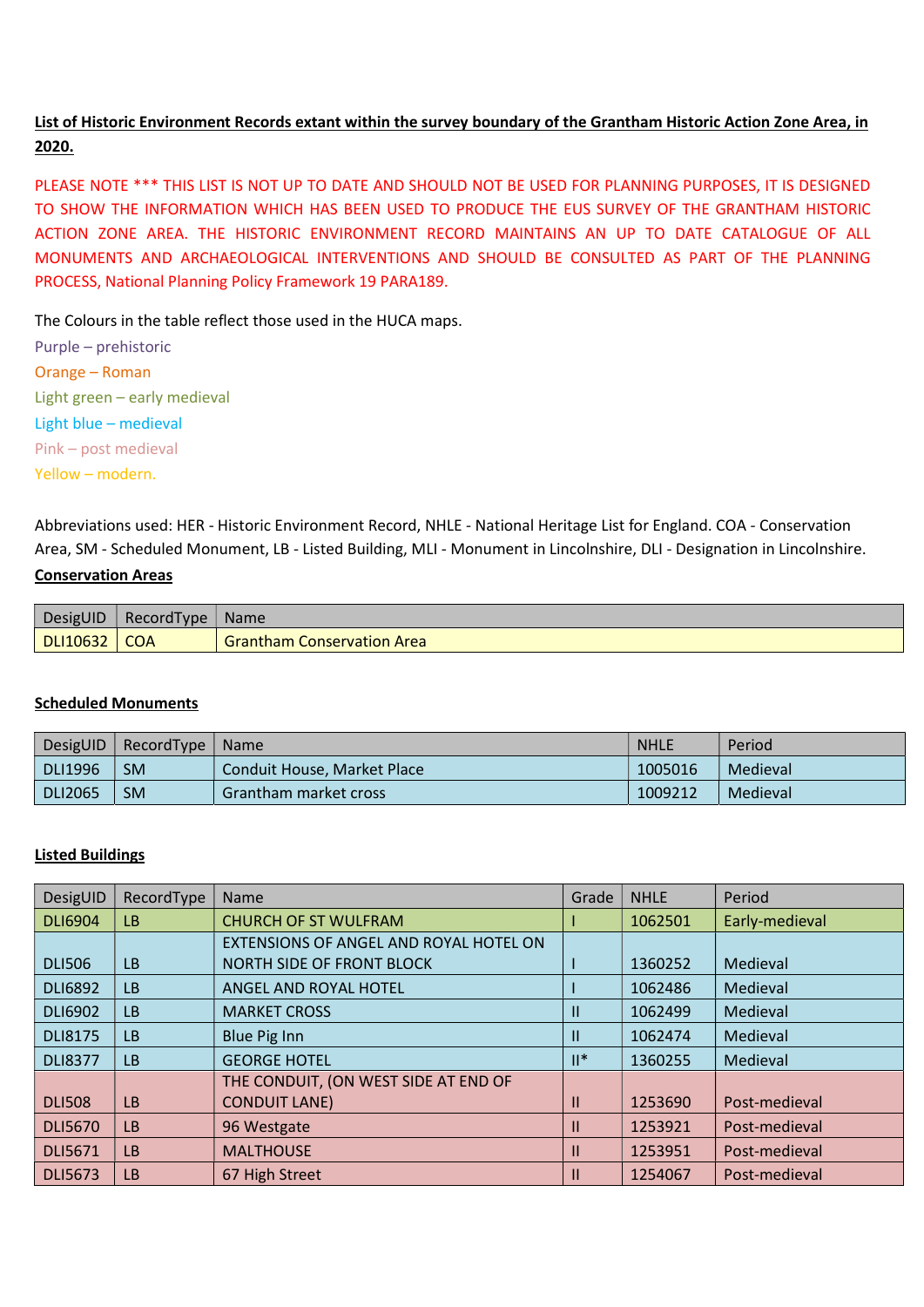| <b>DLI5700</b> | <b>LB</b> | 35 Watergate                             | $\mathbf{II}$ | 1062437 | Post-medieval |
|----------------|-----------|------------------------------------------|---------------|---------|---------------|
| <b>DLI5701</b> | <b>LB</b> | 44 and 46 Watergate<br>$\mathbf{II}$     |               | 1062438 | Post-medieval |
| <b>DLI5966</b> | <b>LB</b> | 14 Castlegate, Grantham<br>$\mathbf{II}$ |               | 1360228 | Post-medieval |
| <b>DLI5967</b> | <b>LB</b> | 33 to 37 Castlegate, Grantham            | $\mathbf{II}$ | 1360230 | Post-medieval |
| <b>DLI5982</b> | <b>LB</b> | 12 and 13 Castlegate                     | $\mathbf{II}$ | 1062514 | Post-medieval |
| <b>DLI5983</b> | <b>LB</b> | 15 and 16 Castlegate                     | $\mathbf{II}$ | 1062515 | Post-medieval |
| <b>DLI5984</b> | <b>LB</b> | <b>ZION CHAPEL</b>                       | $\mathbf{II}$ | 1062516 | Post-medieval |
| <b>DLI5985</b> | <b>LB</b> | 28 to 30 Castlegate                      | $\mathbf{II}$ | 1062517 | Post-medieval |
| <b>DLI5988</b> | <b>LB</b> | <b>HURST'S ALMSHOUSES</b>                | $\mathbf{II}$ | 1062521 | Post-medieval |
| <b>DLI5989</b> | <b>LB</b> | <b>WESLEYAN METHODIST CHURCH</b>         | $\mathbf{II}$ | 1062522 | Post-medieval |
| <b>DLI5990</b> | <b>LB</b> | <b>GRANTA HALL</b>                       | $\mathbf{II}$ | 1062523 | Post-medieval |
| <b>DLI6078</b> | <b>LB</b> | 6 to 8 Castlegate                        | $\mathbf{II}$ | 1062513 | Post-medieval |
| <b>DLI6125</b> | <b>LB</b> | 2 Finkin Street                          | $\mathbf{II}$ | 1360233 | Post-medieval |
| <b>DLI6853</b> | <b>LB</b> | <b>WESTGATE HALL</b>                     | $\mathbf{II}$ | 1062439 | Post-medieval |
| <b>DLI6854</b> | <b>LB</b> | 1, 2, 3 and 3a Westgate                  | $\mathbf{II}$ | 1062440 | Post-medieval |
| <b>DLI6855</b> | <b>LB</b> | 7 to 9 Westgate                          | $\mathbf{II}$ | 1062442 | Post-medieval |
| <b>DLI6856</b> | <b>LB</b> | <b>RUDD VALE</b>                         | $\mathbf{II}$ | 1062445 | Post-medieval |
| <b>DLI6857</b> | <b>LB</b> | 25 and 26 Westgate                       | $\mathbf{II}$ | 1062447 | Post-medieval |
| <b>DLI6858</b> | <b>LB</b> | 31 Westgate                              | $\mathbf{II}$ | 1062448 | Post-medieval |
| <b>DLI6860</b> | <b>LB</b> | 77 and 78 Westgate                       | $\mathbf{II}$ | 1062450 | Post-medieval |
| <b>DLI6861</b> | <b>LB</b> | $\mathbf{II}$<br>82 and 83 Westgate      |               | 1062451 | Post-medieval |
| <b>DLI6862</b> | <b>LB</b> | 86 and 87 Westgate<br>$\mathbf{II}$      |               | 1062452 | Post-medieval |
| <b>DLI6863</b> | <b>LB</b> | $\mathbf{I}$<br><b>MIDLAND BANK</b>      |               | 1062453 | Post-medieval |
| <b>DLI6864</b> | <b>LB</b> | 93 Westgate                              | $\mathbf{II}$ | 1062454 | Post-medieval |
| <b>DLI6865</b> | <b>LB</b> | 95 Westgate                              | $\mathbf{II}$ | 1062455 | Post-medieval |
| <b>DLI6873</b> | <b>LB</b> | 2 to 4 Peter's Hill                      | $\mathbf{II}$ | 1062465 | Post-medieval |
| <b>DLI6874</b> | <b>LB</b> | TOWN LOCK UP (PORT OF GUILDHALL HOUSE)   | $\mathbf{II}$ | 1062466 | Post-medieval |
| <b>DLI6877</b> | <b>LB</b> | 3 and 4 Swinegate                        | $\mathbf{II}$ | 1062469 | Post-medieval |
| <b>DLI6878</b> | <b>LB</b> | 7 Swinegate                              | $\mathbf{II}$ | 1062470 | Post-medieval |
| <b>DLI6879</b> | <b>LB</b> | 11 Swinegate                             | $\mathbf{II}$ | 1062471 | Post-medieval |
| <b>DLI6880</b> | <b>LB</b> | 15 and 15a Swinegate                     | $\mathbf{II}$ | 1062472 | Post-medieval |
| <b>DLI6881</b> | <b>LB</b> | 44 and 45 Swinegate                      | $\mathbf{II}$ | 1062473 | Post-medieval |
| <b>DLI6882</b> | <b>LB</b> | 10 Vine Street                           | $\mathbf{II}$ | 1062475 | Post-medieval |
| <b>DLI6883</b> | <b>LB</b> | 14 Vine Street                           | $\mathbf{II}$ | 1062476 | Post-medieval |
| <b>DLI6884</b> | <b>LB</b> | <b>BLACK DOG PUBLIC HOUSE</b>            | $\mathbf{II}$ | 1062477 | Post-medieval |
| <b>DLI6885</b> | <b>LB</b> | <b>Whichcote House</b>                   | $\mathbf{II}$ | 1062478 | Post-medieval |
| <b>DLI6886</b> | <b>LB</b> | <b>ELMER HOUSE</b>                       | $\mathbf{II}$ | 1062479 | Post-medieval |
|                |           | No. 14 (YORK COUNTY SAVINGS BANK) Finkin |               |         |               |
| <b>DLI6887</b> | <b>LB</b> | <b>Street</b>                            | $\mathbf{II}$ | 1062480 | Post-medieval |
| <b>DLI6888</b> | <b>LB</b> | 15 and 15a Finkin Street                 | $\mathbf{II}$ | 1062481 | Post-medieval |
| <b>DLI6889</b> | <b>LB</b> | 16 Finkin Street                         | $\mathbf{II}$ | 1062482 | Post-medieval |
| <b>DLI6893</b> | <b>LB</b> | 11 High Street                           | $\mathbf{H}$  | 1062487 | Post-medieval |
| <b>DLI6894</b> | <b>LB</b> | 12 High Street                           | $\mathbf{II}$ | 1062488 | Post-medieval |
| <b>DLI6895</b> | <b>LB</b> | WHITE HART PUBLIC HOUSE                  | $\mathbf{II}$ | 1062490 | Post-medieval |
| <b>DLI6896</b> | LB        | 64 High Street                           | $\mathbf{II}$ | 1062492 | Post-medieval |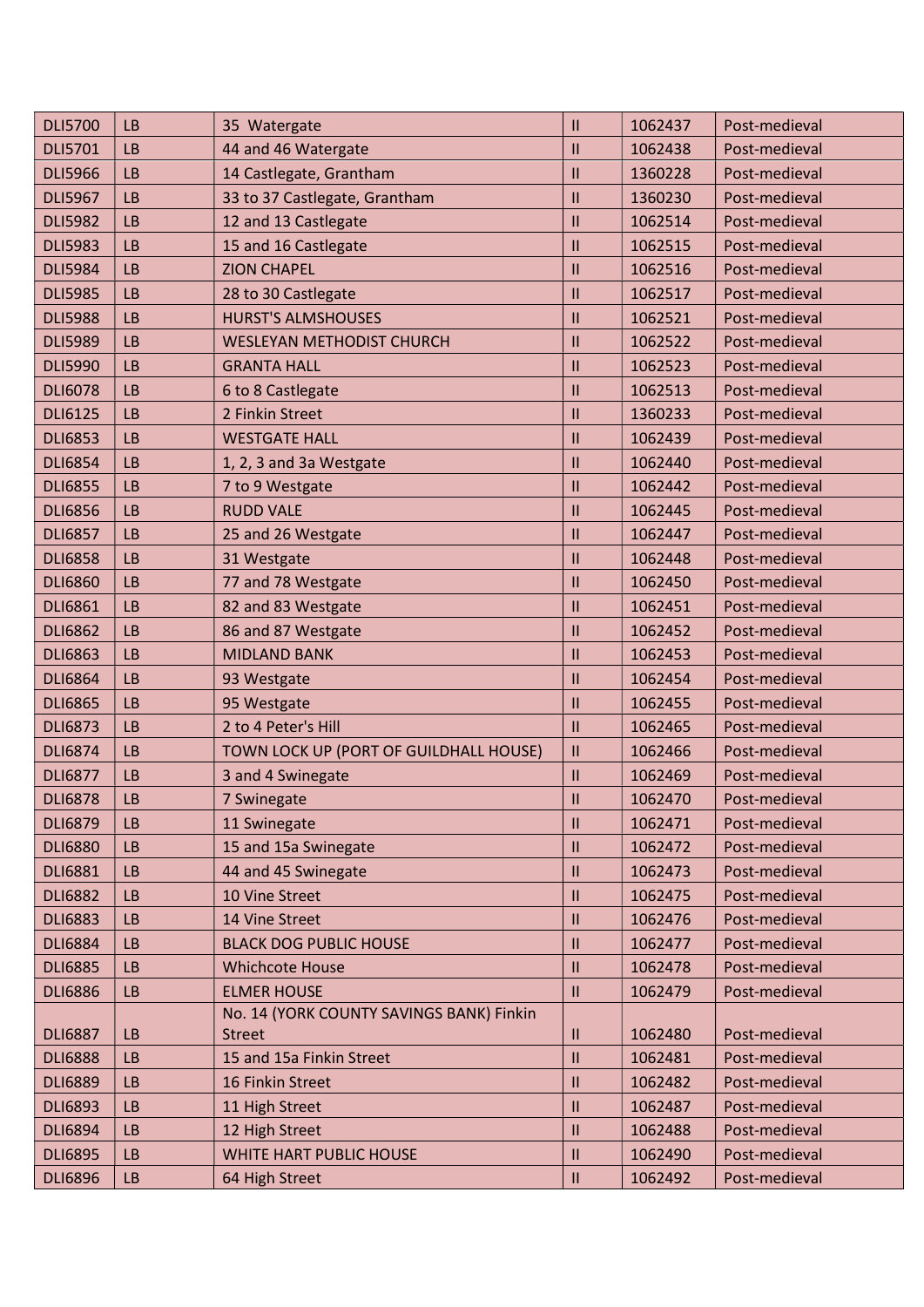| <b>DLI6897</b> | <b>LB</b> | 1, 3, 3A, 5 and 7 Watergate                   | $\mathbf{II}$ | 1062493 | Post-medieval |
|----------------|-----------|-----------------------------------------------|---------------|---------|---------------|
| <b>DLI6899</b> | <b>LB</b> | <b>GRANBY INN. OUTBUILDINGS TO GRANBY INN</b> |               | 1062496 | Post-medieval |
| <b>DLI6900</b> | <b>LB</b> | 17 Market Place                               |               | 1062497 | Post-medieval |
| <b>DLI6901</b> | <b>LB</b> | 19 Market Place                               | $\mathbf{II}$ | 1062498 | Post-medieval |
| <b>DLI7007</b> | <b>LB</b> | THE GUILDHALL AND SESSIONS HALL               | $\mathbf{H}$  | 1360282 | Post-medieval |
| <b>DLI7001</b> | <b>LB</b> | 38 to 40 Westgate, Grantham                   | $\mathbf{II}$ | 1360275 | Post-medieval |
| <b>DLI7002</b> | <b>LB</b> | 80 and 81 Westgate, Grantham                  | $\mathbf{II}$ | 1360276 | Post-medieval |
| <b>DLI7003</b> | <b>LB</b> | 84 Westgate, Grantham                         | $\mathbf{II}$ | 1360277 | Post-medieval |
| <b>DLI7004</b> | <b>LB</b> | 94 and 94A Westgate, Grantham                 | $\mathbf{II}$ | 1360279 | Post-medieval |
|                |           | STATUE OF HONOURABLE FREDERICK JAMES          |               |         |               |
| <b>DLI7008</b> | <b>LB</b> | TOLLEMACHE MEMBER OF PARLIAMENT               | Ш             | 1360283 | Post-medieval |
| <b>DLI7009</b> | <b>LB</b> | 6 Swinegate, Grantham                         | $\mathbf{II}$ | 1360285 | Post-medieval |
| <b>DLI7010</b> | <b>LB</b> | 14 Swinegate, Grantham                        | $\mathbf{H}$  | 1360286 | Post-medieval |
| <b>DLI7193</b> | <b>LB</b> | 21A and 21B Swinegate, Grantham               | $\mathbf{II}$ | 1360247 | Post-medieval |
| <b>DLI7194</b> | <b>LB</b> | <b>VINE HOUSE</b>                             | $  ^*$        | 1360248 | Post-medieval |
|                |           | STABLE TO VINE HOUSE (BETWEEN NOS 11          |               |         |               |
| <b>DLI7195</b> | <b>LB</b> | <b>AND 13)</b>                                | $\mathbf{H}$  | 1360249 | Post-medieval |
| <b>DLI7196</b> | <b>LB</b> | 15 Vine Street, Grantham                      | $\mathbf{II}$ | 1360250 | Post-medieval |
| <b>DLI7198</b> | <b>LB</b> | 19 High Street, Grantham                      | $\mathbf{II}$ | 1360253 | Post-medieval |
| <b>DLI7199</b> | <b>LB</b> | 44 High Street, Grantham                      | $\mathbf{H}$  | 1360254 | Post-medieval |
| <b>DLI7200</b> | <b>LB</b> | <b>NATIONAL PROVINCIAL BANK</b>               | $\mathbf{II}$ | 1360256 | Post-medieval |
| <b>DLI7601</b> | <b>LB</b> | <b>4A Finkin Street</b>                       | $\mathbf{II}$ | 1213537 | Post-medieval |
| <b>DLI7602</b> | <b>LB</b> | No.45 High Street                             |               | 1213675 | Post-medieval |
| <b>DLI7603</b> | <b>LB</b> | 63 High Street                                | $\mathbf{II}$ | 1213684 | Post-medieval |
| <b>DLI7604</b> | <b>LB</b> | 65 and 66 High Street                         | $\mathbf{II}$ | 1213689 | Post-medieval |
| <b>DLI7596</b> | <b>LB</b> | 27 Castlegate                                 | $\mathbf{II}$ | 1213465 | Post-medieval |
| <b>DLI7597</b> | <b>LB</b> | 31 and 32 Castlegate                          | $\mathbf{II}$ | 1213468 | Post-medieval |
| <b>DLI7600</b> | <b>LB</b> | 39 and 40 Church Trees                        | $\mathbf{II}$ | 1213519 | Post-medieval |
| <b>DLI7673</b> | <b>LB</b> | 12 London Road                                | $\mathbf{II}$ | 1253628 | Post-medieval |
| <b>DLI7674</b> | LB        | <b>THE PRIORY</b>                             | $\mathbf{II}$ | 1253647 | Post-medieval |
| <b>DLI7677</b> | <b>LB</b> | 5 Swinegate                                   | $\mathbf{H}$  | 1253754 | Post-medieval |
| <b>DLI7678</b> | <b>LB</b> | 12 and 12a Swinegate                          | $\mathbf{II}$ | 1253765 | Post-medieval |
| <b>DLI7679</b> | <b>LB</b> | 11 Vine Street                                | $\mathbf{H}$  | 1253828 | Post-medieval |
| <b>DLI7680</b> | <b>LB</b> | 13 Vine Street                                | $\mathbf{H}$  | 1253833 | Post-medieval |
| <b>DLI7746</b> | <b>LB</b> | 2 to 5 Station Road                           | $\mathbf{H}$  | 1261507 | Post-medieval |
| <b>DLI7747</b> | <b>LB</b> | 6 and 7 Station Road                          | $\mathbf{II}$ | 1261508 | Post-medieval |
| <b>DLI7750</b> | <b>LB</b> | 11 and 15 Watergate                           | $\mathbf{H}$  | 1261584 | Post-medieval |
| <b>DLI7752</b> | <b>LB</b> | <b>MORRIS HOUSE</b>                           | $\mathbf{H}$  | 1261594 | Post-medieval |
| <b>DLI7753</b> | <b>LB</b> | 6 and 7 Vine Street, Grantham                 | $\mathbf{II}$ | 1261610 | Post-medieval |
| <b>DLI7755</b> | <b>LB</b> | 20 and 21 Market Place, Grantham              | $\mathbf{II}$ | 1261680 | Post-medieval |
| <b>DLI7756</b> | <b>LB</b> | 70 High Street, Grantham                      | $\mathbf{H}$  | 1261686 | Post-medieval |
| <b>DLI7758</b> | <b>LB</b> | <b>No.5 Market Place</b>                      | $\mathbf{II}$ | 1261696 | Post-medieval |
| <b>DLI8015</b> | <b>LB</b> | 2 and 2A Market Place, Grantham               | $\mathbf{II}$ | 1360258 | Post-medieval |
| <b>DLI8017</b> | <b>LB</b> | 28 and 29 Market Place, Grantham              | $\mathbf{H}$  | 1360260 | Post-medieval |
| <b>DLI8016</b> | <b>LB</b> | OUTBUILDING IN GARDEN OF NO 7 (THE            | Ш             | 1360259 | Post-medieval |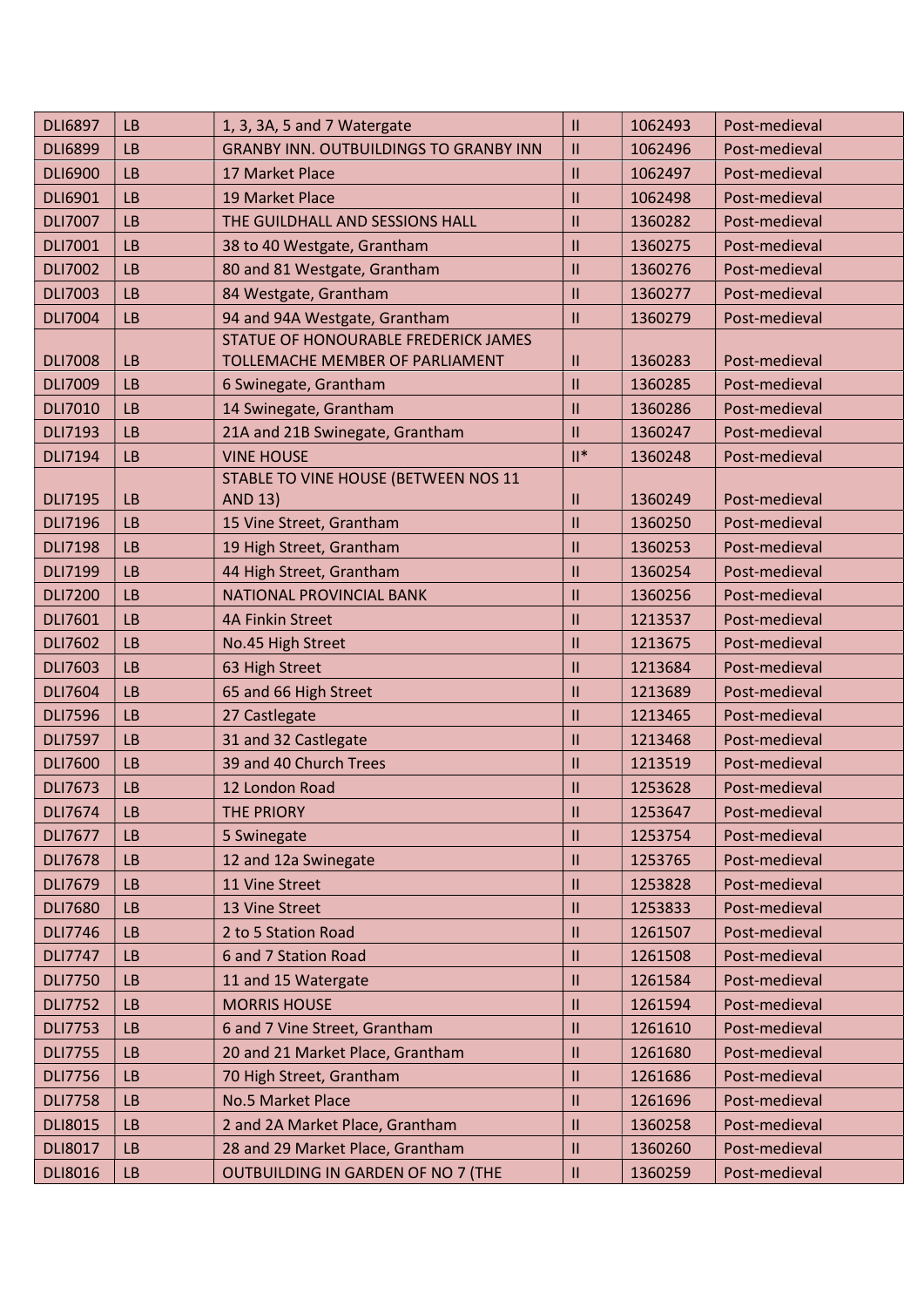|                |           | PRIORY)                                                     |                         |         |               |
|----------------|-----------|-------------------------------------------------------------|-------------------------|---------|---------------|
| <b>DLI8023</b> | <b>LB</b> | <b>BEEHIVE INN</b>                                          | $\mathbf{II}$           | 1360266 | Post-medieval |
| <b>DLI8026</b> | <b>LB</b> | 10 Westgate, Grantham                                       | $\mathbf{II}$           | 1360269 | Post-medieval |
| <b>DLI8027</b> | LB        | 14 and 14A Westgate, Grantham                               | $\mathbf{II}$           | 1360270 | Post-medieval |
| <b>DLI8028</b> | <b>LB</b> | 21 Westgate, Grantham                                       | $\mathbf{II}$           | 1360271 | Post-medieval |
| <b>DLI8029</b> | <b>LB</b> | 24 Westgate, Grantham                                       | $\mathbf{II}$           | 1360272 | Post-medieval |
| <b>DLI8030</b> | <b>LB</b> | 32 and 33 Westgate, Grantham                                | $\mathbf{II}$           | 1360273 | Post-medieval |
| <b>DLI8031</b> | LB        | 34 to 37 Westgate, Grantham                                 | $\mathbf{II}$           | 1360274 | Post-medieval |
| <b>DLI8169</b> | LB        | 4, 4A, 5 and 6 Westgate, Grantham                           | $\mathbf{II}$           | 1062441 | Post-medieval |
| <b>DLI8170</b> | <b>LB</b> | <b>BLUE RAM INN</b>                                         | $\mathbf{II}$           | 1062443 | Post-medieval |
| <b>DLI8171</b> | LB        | 12 and 13 Westgate, Grantham                                | $\mathbf{II}$           | 1062444 | Post-medieval |
| <b>DLI8172</b> | <b>LB</b> | <b>BLUE MAN PUBLIC HOUSE</b>                                | $\mathbf{II}$           | 1062446 | Post-medieval |
| <b>DLI8177</b> | <b>LB</b> | No 42 High Street                                           | $\mathbf{II}$           | 1062489 | Post-medieval |
| <b>DLI8178</b> | <b>LB</b> | 62 High Street, Grantham                                    | $\mathbf{II}$           | 1062491 | Post-medieval |
| <b>DLI8179</b> | LB        | 1 and 1A Market Place, Grantham<br>1062495<br>$\mathbf{II}$ |                         |         | Post-medieval |
| <b>DLI8181</b> | <b>LB</b> | $\mathbf{II}$<br>Nos. 3 to 5 Castlegate                     |                         | 1062512 | Post-medieval |
| <b>DLI8182</b> | LB        | 38A Church Trees, Grantham                                  | $\mathbf{I}$            | 1062520 | Post-medieval |
| <b>DLI8282</b> | <b>LB</b> | 8 St Peters Hill, Grantham                                  | $\overline{\mathbf{H}}$ | 1253725 | Post-medieval |
| <b>DLI8283</b> | <b>LB</b> | 8 and 9 Swinegate, Grantham                                 | $\mathbf{II}$           | 1253761 | Post-medieval |
|                |           | STATUE OF SIR ISAAC NEWTON (OUTSIDE                         |                         |         |               |
| <b>DLI8303</b> | <b>LB</b> | <b>TOWN HALL)</b>                                           | $\mathbf{II}$           | 1261634 | Post-medieval |
| <b>DLI8305</b> | <b>LB</b> | 18 and 19A Market Place, Grantham                           | $\mathbf{I}$            | 1261678 | Post-medieval |
| <b>DLI8310</b> | LB        | 54 to 56 High Street, Grantham                              | $\mathbf{I}$            | 1288964 | Post-medieval |
| <b>DLI8311</b> | <b>LB</b> | 20 and 20A High Street, Grantham                            | $\mathbf{II}$           | 1288974 | Post-medieval |
| <b>DLI8336</b> | <b>LB</b> | 8 Station Road, Grantham                                    | $\mathbf{II}$           | 1261509 | Post-medieval |
| <b>DLI8375</b> | <b>LB</b> | 25 and 26 Castlegate, Grantham                              | $\mathbf{II}$           | 1360229 | Post-medieval |
| <b>DLI8376</b> | <b>LB</b> | <b>41 Church Trees</b>                                      | $\mathbf{II}$           | 1360232 | Post-medieval |
| <b>DLI8379</b> | <b>LB</b> | 90 Westgate, Grantham                                       | $\mathbf{II}$           | 1360278 | Post-medieval |
| <b>DLI8380</b> | <b>LB</b> | 2 Swinegate, Grantham                                       | $\mathbf{II}$           | 1360284 | Post-medieval |
|                |           | WAR MEMORIAL IN THE CHURCHYARD OF                           |                         |         |               |
| <b>DLI6905</b> | <b>LB</b> | <b>CHURCH OF ST WULFRAM</b>                                 | $\mathbb{H}^*$          | 1062502 | Modern        |

## Non-designated heritage assets

| HER ID    | <b>Type</b>          | Name                                           | Period                   |
|-----------|----------------------|------------------------------------------------|--------------------------|
| MLI83355  | <b>FINDSPOT</b>      | A mesolithic flint core, Wyndham Park          | <b>Mesolithic</b>        |
|           |                      |                                                | Late Mesolithic to Late  |
| MLI107964 | <b>FINDSPOT</b>      | Mesolithic to Neolithic find(s) from GRANTHAM. | <b>Neolithic</b>         |
|           |                      |                                                | Early Neolithic to Late  |
| MLI30544  | <b>FINDSPOT</b>      | NEOLITHIC AXE, ALLOTMENTS                      | <b>Neolithic</b>         |
|           |                      |                                                | Early Neolithic to Late  |
| MLI34012  | <b>FINDSPOT</b>      | NEOLITHIC BLADE FOUND IN GRANTHAM              | <b>Neolithic</b>         |
|           |                      |                                                | Early Neolithic to       |
| MLI108232 | <b>FINDSPOT</b>      | Neolithic to Bronze Age find(s) from GRANTHAM. | Middle Bronze Age        |
|           |                      |                                                | Middle Neolithic to Late |
| MLI83356  | <b>FLINT SCATTER</b> | Flint scatter, Wyndham Park                    | <b>Bronze Age</b>        |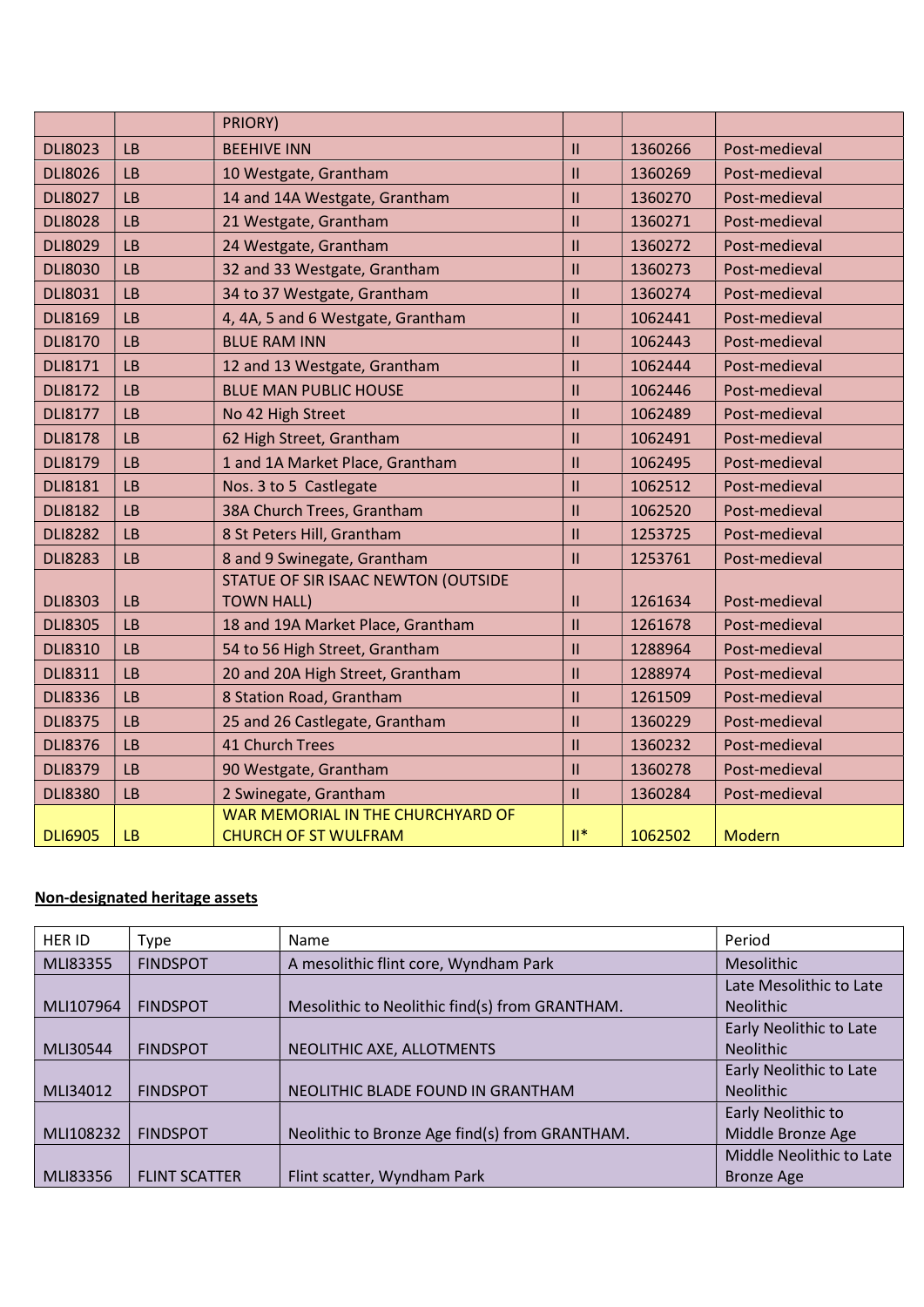|           |                          |                                                         | Early Bronze Age to Late   |
|-----------|--------------------------|---------------------------------------------------------|----------------------------|
| MLI101455 | <b>FINDSPOT</b>          | Bronze Age find(s) from Lincolnshire.                   | <b>Bronze Age</b>          |
| MLI30768  | <b>FINDSPOT</b>          | Bronze Age Macehead, Five Bells Inn, Grantham           | <b>Bronze Age</b>          |
|           | <b>ARTEFACT</b>          |                                                         |                            |
| MLI30535  | <b>SCATTER</b>           | Bronze Age Finds, Wyndham Park                          | <b>Bronze Age</b>          |
| MLI30541  | <b>FINDSPOT</b>          | IRON AGE COIN, NEAR GRANTHAM HOUSE                      | Iron Age                   |
| MLI30547  | <b>FINDSPOT</b>          | RB COINS, 41 HARROWBY ROAD                              | Roman                      |
| MLI30772  | <b>FINDSPOT</b>          | ROMANO-BRITISH POTTERY FROM GRANTHAM HOUSE              | Roman                      |
| MLI30780  | <b>FINDSPOT</b>          | <b>ROMANO-BRITISH COINS</b>                             | Roman                      |
| MLI113257 | <b>FINDSPOT</b>          | Roman find(s) from Lincolnshire.                        | Roman                      |
|           | <b>ARTEFACT</b>          |                                                         |                            |
| MLI83360  | <b>SCATTER</b>           | Romano-British finds, Wyndham Park                      | Roman                      |
|           |                          |                                                         | <b>Early Medieval/Dark</b> |
| MLI30529  | <b>FINDSPOT</b>          | ANGLO-SAXON FINDS, FLOWERS BREWERY, LONDON ROAD         | Age                        |
|           |                          | LATE SAXON POTTERY FROM WEST OF ST WULFRAM'S            | <b>Early Medieval/Dark</b> |
| MLI35073  | <b>FINDSPOT</b>          | <b>CHURCH, GRANTHAM</b>                                 | Age                        |
|           | <b>ARTEFACT</b>          |                                                         | <b>Early Medieval/Dark</b> |
| MLI80922  | <b>SCATTER</b>           | Early Saxon pottery found, London Road, Grantham        | Age                        |
|           | FINDSPOT,                |                                                         | <b>Early Medieval/Dark</b> |
| MLI30527  | <b>INHUMATION</b>        | Early Anglo-Saxon pottery, New Somerby                  | Age                        |
|           |                          |                                                         | <b>Early Medieval/Dark</b> |
| MLI100083 | <b>FINDSPOT</b>          | Anglo-Saxon find(s) from Lincolnshire.                  | Age                        |
|           |                          |                                                         | <b>Early Medieval/Dark</b> |
| MLI100633 | <b>FINDSPOT</b>          | Anglo-Saxon find(s) from SOUTH KESTEVEN.                | Age                        |
|           |                          |                                                         | <b>Early Medieval/Dark</b> |
| MLI100634 | <b>FINDSPOT</b>          | Anglo-Saxon find(s) from SOUTH KESTEVEN.                | Age                        |
|           |                          |                                                         | <b>Early Medieval/Dark</b> |
| MLI30516  | CEMETERY, BURIAL         | SPITALGATE ANGLO-SAXON CEMETERY, GRANTHAM               | Age                        |
|           |                          | Early medieval activity on land at 51/52 George Street, | <b>Early Medieval/Dark</b> |
| MLI85902  | <b>RUBBISH PIT</b>       | Grantham                                                | Age                        |
|           |                          |                                                         | <b>Early Medieval/Dark</b> |
| MLI83358  | <b>FINDSPOT</b>          | Late Saxon or medieval whetstone, Wyndham Park          | Age to Medieval            |
|           |                          |                                                         | <b>Early Medieval/Dark</b> |
| MLI101081 | <b>FINDSPOT</b>          | Anglo-Saxon to Medieval find(s) from GRANTHAM.          | Age to Medieval            |
|           |                          |                                                         | <b>Early Medieval/Dark</b> |
| MLI83952  | PIT                      | A possible Saxo-Norman pit, 98-99 Westgate, Grantham    | Age to Medieval            |
|           | PIT, DITCH, POST         | Saxon activity on land at the former Kwiksave site,     | <b>Early Medieval/Dark</b> |
| MLI97532  | HOLE, WALL               | Castlegate, Grantham                                    | Age to Medieval            |
|           | CHURCH,                  |                                                         | <b>Early Medieval/Dark</b> |
| MLI30496  | <b>CHURCHYARD</b>        | St Wulfram's Church and churchyard, Grantham            | Age to Modern              |
|           | <b>FRIARY, RELIGIOUS</b> |                                                         |                            |
| MLI30494  | <b>HOUSE</b>             | Franciscan Friary (Grey Friars), Grantham               | Medieval                   |
| MLI30501  | <b>RELIGIOUS HOUSE</b>   | Angel Inn, Grantham                                     | Medieval                   |
| MLI103970 | <b>FINDSPOT</b>          | Medieval find(s) from GRANTHAM.                         | Medieval                   |
| MLI103971 | <b>FINDSPOT</b>          | Medieval find(s) from Grantham.                         | Medieval                   |
|           | HOUSE, ARTEFACT          | Possible Medieval building to the rear of Number 15, St |                            |
| MLI30537  | <b>SCATTER</b>           | Catherine's Road                                        | Medieval                   |
|           | HOSPITAL,                |                                                         |                            |
| MLI30493  | CEMETERY, BURIAL         | <b>ST LEONARDS HOSPITAL</b>                             | Medieval                   |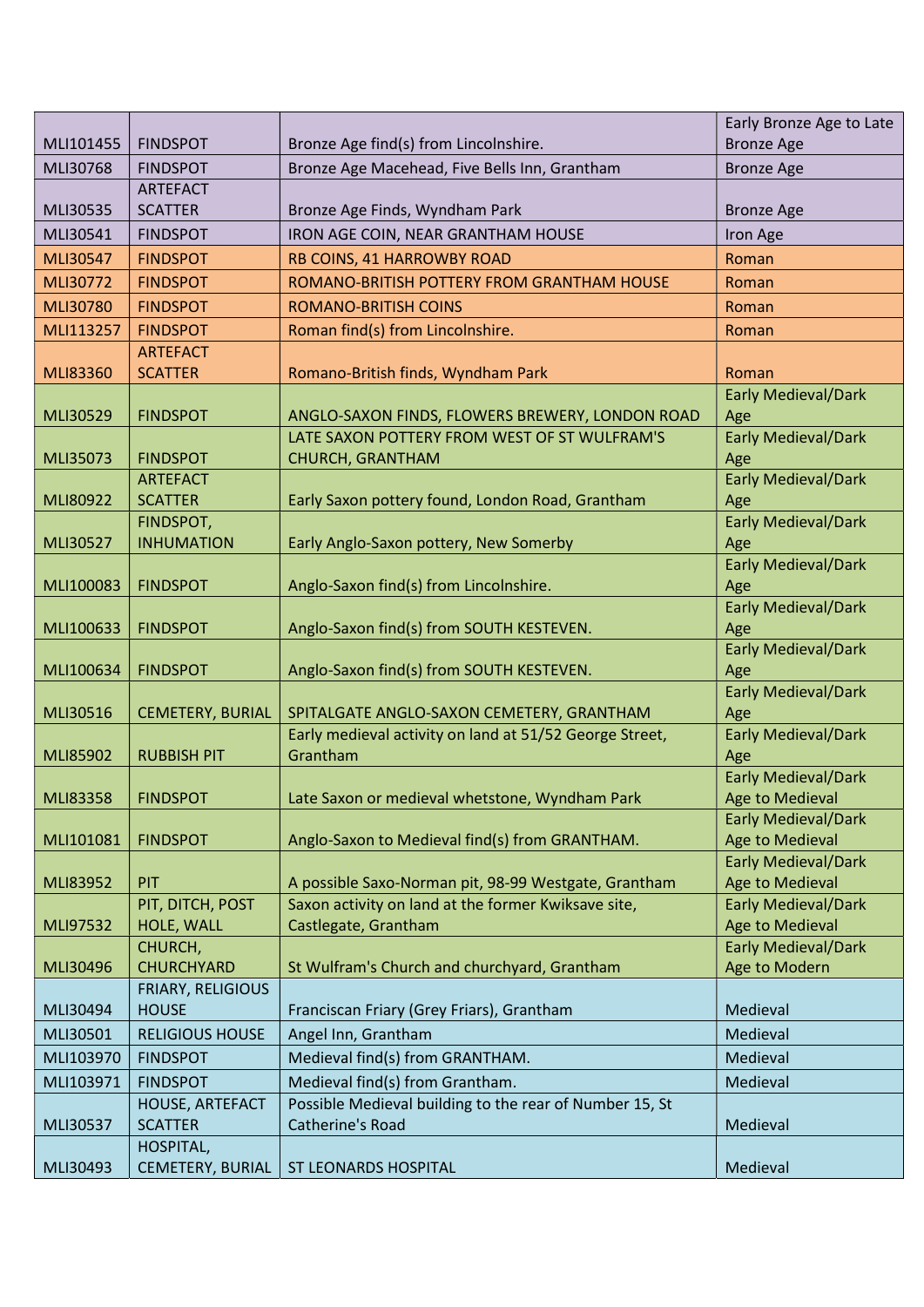|          | <b>RIDGE AND</b>                 |                                                                                   |                                     |
|----------|----------------------------------|-----------------------------------------------------------------------------------|-------------------------------------|
| MLI82294 | <b>FURROW</b>                    | Ridge and Furrow by Denton Cottages, Grantham                                     | Medieval                            |
|          | <b>ARTEFACT</b>                  |                                                                                   |                                     |
| MLI83357 | <b>SCATTER</b>                   | Medieval pot scatter, Wyndham Park                                                | Medieval                            |
|          | <b>RIDGE AND</b>                 |                                                                                   |                                     |
| MLI84296 | <b>FURROW</b>                    | Medieval earthwork ridge and furrow, Grantham                                     | Medieval                            |
| MLI86588 | WALL, ARTEFACT<br><b>SCATTER</b> | Medieval features and finds on land at Watergate Car Park,<br>Watergate, Grantham | Medieval                            |
|          | YARD, ARTEFACT                   |                                                                                   |                                     |
|          | SCATTER,                         | Possible medieval tannery or butchery site, Welham Street,                        |                                     |
| MLI89111 | <b>TANNERY</b>                   | Grantham                                                                          | Medieval                            |
|          | PIT, BEAM SLOT,                  | Medieval activity on land at the former Kwiksave site,                            |                                     |
| MLI97533 | POST HOLE                        | Castlegate, Grantham                                                              | Medieval                            |
| MLI30500 | <b>SCHOOL</b>                    | Kings Grammar School, Church Street, Grantham                                     | <b>Medieval to Modern</b>           |
| MLI85835 | <b>INN</b>                       | Angel and Royal Hotel, High Street, Grantham                                      | <b>Medieval to Modern</b>           |
| MLI30499 | <b>HOUSE</b>                     | Grantham House, Castlegate, Grantham                                              | <b>Medieval to Modern</b>           |
|          |                                  | School House at Kings Grammar School, Church Street,                              |                                     |
| MLI94949 | <b>TEACHERS HOUSE</b>            | Grantham                                                                          | <b>Medieval to Modern</b>           |
|          | HOUSE, WALL                      |                                                                                   |                                     |
| MLI95475 | <b>PAINTING</b>                  | 1 and 2 Church Street, Grantham                                                   | <b>Medieval to Modern</b>           |
| MLI96367 | INN, HOTEL                       | George Hotel, High Street, Grantham                                               | <b>Medieval to Modern</b>           |
| MLI30502 | <b>CROSS</b>                     | Grantham market cross                                                             | <b>Medieval to Modern</b>           |
|          | INN, SHOP,                       |                                                                                   |                                     |
|          | <b>TIMBER FRAMED</b>             |                                                                                   |                                     |
| MLI96184 | <b>BUILDING</b>                  | Blue Pig Inn, Vine Street, Grantham                                               | <b>Medieval to Modern</b>           |
|          | <b>GARDEN WALL,</b>              |                                                                                   |                                     |
| MLI94940 | <b>GATE</b>                      | Garden wall and doorway at Grantham House, Grantham                               | <b>Medieval to Modern</b>           |
| MLI30503 | <b>CROSS</b>                     | Medieval Cross, St Peters Hill, Grantham                                          | <b>Medieval to Post</b><br>Medieval |
|          | <b>ARTEFACT</b>                  | MEDIEVAL-POST MEDIEVAL POTTERY, 93 MANTHORPE                                      | <b>Medieval to Post</b>             |
| MLI30554 | <b>SCATTER</b>                   | <b>ROAD</b>                                                                       | Medieval                            |
|          | <b>ARTEFACT</b>                  |                                                                                   | <b>Medieval to Post</b>             |
| MLI83955 | <b>SCATTER</b>                   | Medieval artefact scatter, 98-99 Westgate, Grantham                               | Medieval                            |
|          |                                  | Post-medieval activity on land at 51/52 George Street,                            | <b>Medieval to Post</b>             |
| MLI85903 | <b>WELL, HOUSE</b>               | Grantham                                                                          | Medieval                            |
|          |                                  |                                                                                   | <b>Medieval to Post</b>             |
| MLI34204 | <b>CONDUIT</b>                   | THE COURSE OF GREYFRIAR'S CONDUIT, GRANTHAM                                       | Medieval                            |
| MLI30495 | <b>BUILDING</b>                  | THE GRANGE, GRANTHAM                                                              | <b>Post Medieval</b>                |
| MLI30522 | <b>FINDSPOT</b>                  | COIN HOARD, AVENUE ROAD                                                           | <b>Post Medieval</b>                |
|          | <b>ARTEFACT</b>                  |                                                                                   |                                     |
| MLI30548 | <b>SCATTER</b>                   | POST MEDIEVAL FINDS, ST PETER'S HILL                                              | <b>Post Medieval</b>                |
| MLI83274 | <b>FINDSPOT</b>                  | Post-medieval pottery, St Anne's Church                                           | <b>Post Medieval</b>                |
|          | <b>WESLEYAN</b>                  |                                                                                   |                                     |
|          | <b>METHODIST</b>                 |                                                                                   |                                     |
| MLI99343 | <b>CHAPEL</b><br><b>ARTEFACT</b> | Former Wesleyan Methodist Chapel, Grantham                                        | <b>Post Medieval</b>                |
| MLI82295 | <b>SCATTER</b>                   | Post medieval pottery scatter near Denton Cottages                                | <b>Post Medieval</b>                |
|          | PIT, BOUNDARY                    |                                                                                   |                                     |
| MLI83953 | DITCH, POST HOLE                 | Post medieval pits and ditches, 98-99 Westgate, Grantham                          | <b>Post Medieval</b>                |
|          |                                  |                                                                                   |                                     |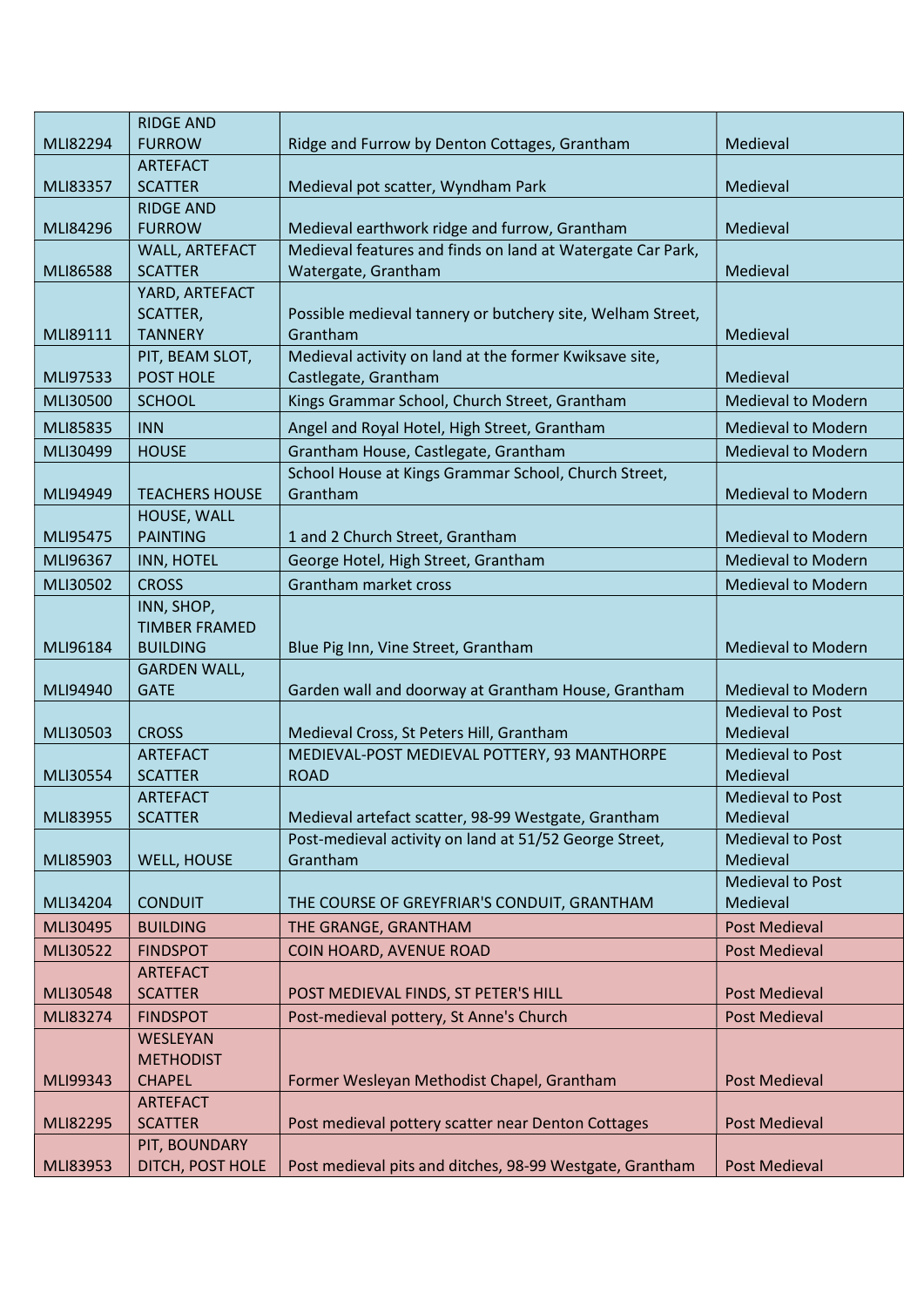| MLI85372        | PIT                    | Post medieval pit, 37-39 Harrow Street, Grantham           | <b>Post Medieval</b> |
|-----------------|------------------------|------------------------------------------------------------|----------------------|
|                 | CELLAR, HEARTH,        |                                                            |                      |
|                 | <b>RUBBISH PIT,</b>    |                                                            |                      |
|                 | WALL, GULLY,           |                                                            |                      |
|                 | <b>ROBBER TRENCH,</b>  | Post medieval building evidence on land at Watergate Car   |                      |
| MLI86586        | POST HOLE              | Park, Watergate, Grantham                                  | <b>Post Medieval</b> |
|                 |                        | Site of original Grantham Union Workhouse, Huntingtower    |                      |
| <b>MLI88855</b> | <b>WORKHOUSE</b>       | Road, Grantham                                             | <b>Post Medieval</b> |
|                 |                        | Site of original Grantham Union Workhouse, Huntingtower    |                      |
| <b>MLI88855</b> | <b>WORKHOUSE</b>       | Road, Grantham                                             | <b>Post Medieval</b> |
|                 |                        | Site of original Grantham Union Workhouse, Huntingtower    |                      |
| <b>MLI88855</b> | <b>WORKHOUSE</b>       | Road, Grantham                                             | <b>Post Medieval</b> |
|                 | <b>BLACKSMITHS</b>     |                                                            |                      |
| MLI91472        | <b>WORKSHOP</b>        | Site of former smithy, Guildhall Street, Grantham          | <b>Post Medieval</b> |
| MLI92350        | <b>PARK</b>            | Harrowby Hall Park                                         | <b>Post Medieval</b> |
|                 | WELL, PIT, CELLAR,     |                                                            |                      |
|                 | <b>HOUSE, PUBLIC</b>   | Late post medieval activity on land at the former Kwiksave |                      |
| MLI97535        | <b>HOUSE</b>           | site, Castlegate, Grantham                                 | <b>Post Medieval</b> |
|                 | WESLEYAN               |                                                            |                      |
|                 | <b>METHODIST</b>       |                                                            |                      |
| MLI99346        | <b>CHAPEL</b>          | Former Ebenezer Wesleyan Methodist Chapel, Grantham        | <b>Post Medieval</b> |
|                 |                        |                                                            | Post Medieval to     |
| MLI34022        | <b>ALMSHOUSE</b>       | Bradley's Almshouses, Grantham                             | Modern               |
|                 |                        |                                                            | Post Medieval to     |
| MLI94906        | <b>LOCK UP</b>         | The town lock-up, St Peters Hill, Grantham                 | Modern               |
|                 |                        |                                                            | Post Medieval to     |
| MLI94891        | <b>HOUSE</b>           | Site of 42 to 56 Westgate, Grantham                        | Modern               |
|                 |                        |                                                            | Post Medieval to     |
| MLI121587       | <b>FARMSTEAD</b>       | Site of Diana Lodge, Grantham                              | Modern               |
|                 |                        |                                                            | Post Medieval to     |
| MLI121589       | <b>FARMSTEAD</b>       | Unnamed farmstead, Grantham                                | Modern               |
|                 | <b>CONDUIT HEAD,</b>   |                                                            | Post Medieval to     |
| MLI30497        | <b>CONDUIT HOUSE</b>   | Conduit House, Market Place, Grantham                      | Modern               |
|                 | ALMSHOUSE,             |                                                            | Post Medieval to     |
| MLI34031        | <b>ALMSHOUSE</b>       | Hurst's Almshouses, Church Trees, Grantham                 | Modern               |
|                 | HOUSE,                 |                                                            | Post Medieval to     |
| MLI81492        | <b>OUTBUILDING</b>     | The Priory and outbuilding, 7 Market Place, Grantham       | Modern               |
|                 | WALL, CELLAR,          | Post-medieval cellar remains, at Bridge End Road / South   | Post Medieval to     |
| MLI82659        | <b>BUILDING</b>        | Parade                                                     | Modern               |
|                 | <b>ARTEFACT</b>        |                                                            | Post Medieval to     |
| MLI83359        | <b>SCATTER</b>         | Post medieval finds, Wyndham Park                          | Modern               |
|                 |                        |                                                            | Post Medieval to     |
| MLI90085        | <b>BARRACKS</b>        | The Old Militia Barracks, Grantham                         | Modern               |
|                 | HOUSE, SCHOOL,         |                                                            |                      |
|                 | OFFICE, POLICE         |                                                            | Post Medieval to     |
| MLI90086        | <b>STATION</b>         | Stonebridge House, St Catherine's Road, Grantham           | Modern               |
|                 |                        |                                                            | Post Medieval to     |
| MLI91469        | <b>MALTINGS, FLATS</b> | Former maltings, Wharf Road, Grantham                      | Modern               |
|                 | <b>CARRIAGE WORKS,</b> | Site of former Boyall's Carriage and Steam Wheel Works,    | Post Medieval to     |
| MLI91470        | <b>WHEELWRIGHTS</b>    | Grantham                                                   | Modern               |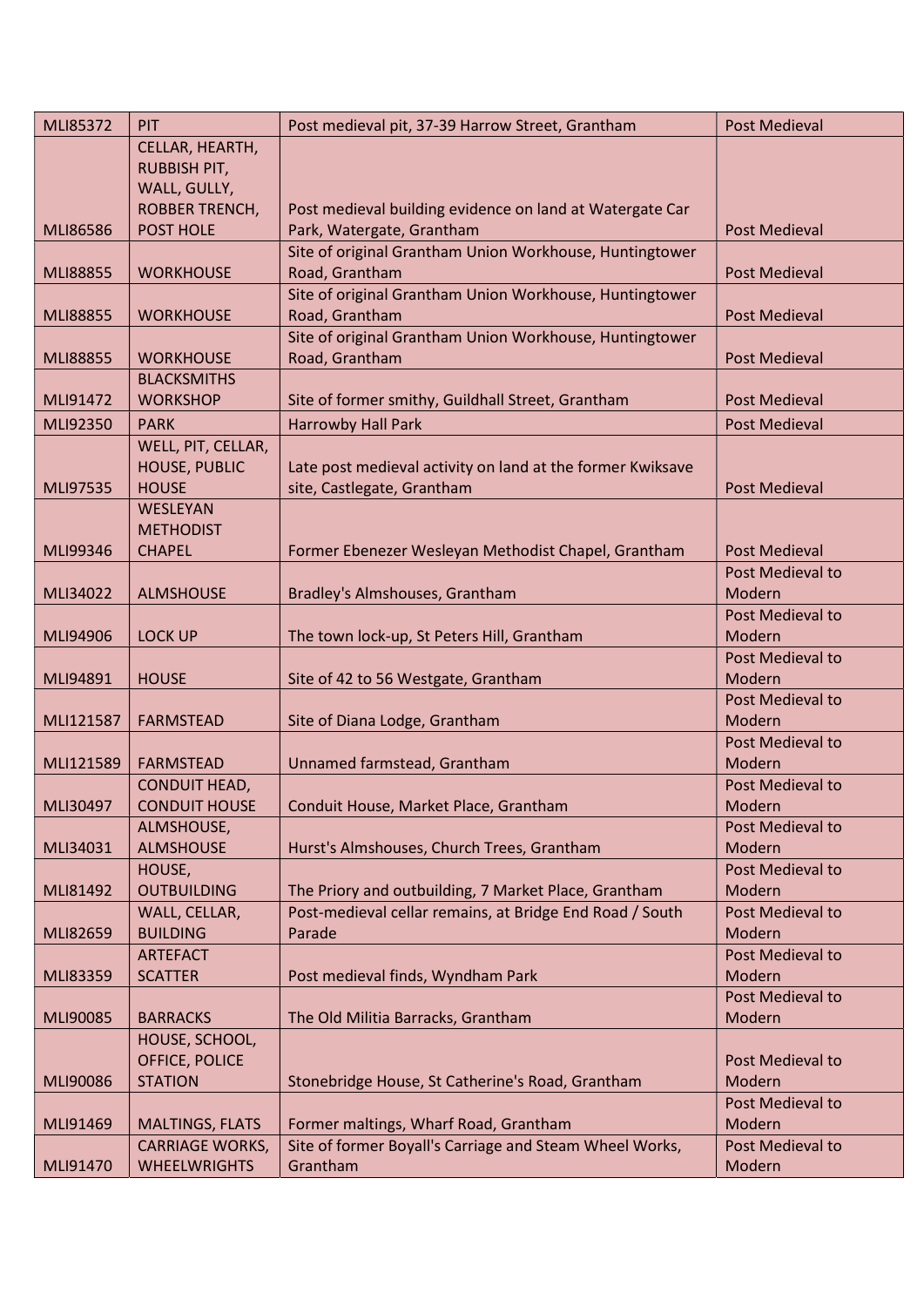|          | WORKSHOP,              |                                                           |                         |
|----------|------------------------|-----------------------------------------------------------|-------------------------|
|          | <b>WAREHOUSE</b>       |                                                           |                         |
|          | <b>CARRIAGE WORKS,</b> |                                                           |                         |
|          | <b>WHEELWRIGHTS</b>    |                                                           |                         |
|          | WORKSHOP,              | Site of former Boyall's Carriage and Steam Wheel Works,   | Post Medieval to        |
| MLI91470 | <b>WAREHOUSE</b>       | Grantham                                                  | Modern                  |
|          | <b>CARRIAGE WORKS,</b> |                                                           |                         |
|          | <b>WHEELWRIGHTS</b>    |                                                           |                         |
|          | WORKSHOP,              | Site of former Boyall's Carriage and Steam Wheel Works,   | Post Medieval to        |
| MLI91470 | <b>WAREHOUSE</b>       | Grantham                                                  | Modern                  |
|          |                        |                                                           | <b>Post Medieval to</b> |
| MLI91471 | <b>ROPEWALK</b>        | Site of former ropewalk, Westgate, Grantham               | Modern                  |
|          | <b>AGRICULTURAL</b>    |                                                           |                         |
|          | <b>ENGINEERING</b>     | Site of James Coultas's Perseverence Works, Queen Street, | Post Medieval to        |
| MLI91473 | <b>WORKS</b>           | Grantham                                                  | Modern                  |
|          |                        |                                                           | Post Medieval to        |
| MLI91474 | <b>RAILWAY STATION</b> | Grantham Railway Station, Grantham                        | Modern                  |
|          | <b>ENGINEERING</b>     | Site of Morley's engineering firm, Old Wharf Road,        | Post Medieval to        |
| MLI91477 | <b>WORKS</b>           | Grantham                                                  | Modern                  |
|          |                        |                                                           | Post Medieval to        |
| MLI91479 | <b>GAS WORKS</b>       | Site of the Grantham Gas Works                            | Modern                  |
|          | RAILWAY STATION,       |                                                           |                         |
|          | <b>RAILWAY</b>         |                                                           |                         |
|          | EMBANKMENT,            | Site of railway station, sidings and embankment, Dysart   | Post Medieval to        |
| MLI91481 | <b>RAILWAY SIDING</b>  | Road, Grantham                                            | Modern                  |
|          |                        |                                                           | Post Medieval to        |
| MLI91482 | <b>IRON WORKS</b>      | Site of the Hempstead Iron Works, Dysart Road, Grantham   | Modern                  |
|          |                        |                                                           | Post Medieval to        |
| MLI91478 | <b>STEAM MILL</b>      | Site of Earlsfield Steam Mill, Old Wharf Road, Grantham   | Modern                  |
|          |                        |                                                           | Post Medieval to        |
| MLI91478 | <b>STEAM MILL</b>      | Site of Earlsfield Steam Mill, Old Wharf Road, Grantham   | Modern                  |
|          | <b>BRICKWORKS,</b>     |                                                           | Post Medieval to        |
| MLI91491 | <b>CLAY PIT</b>        | Site of former brickworks, Springfield Road               | Modern                  |
|          |                        |                                                           | Post Medieval to        |
| MLI91494 | <b>MALTINGS</b>        | Former malthouse, Springfield Road, Grantham              | Modern                  |
|          |                        |                                                           | Post Medieval to        |
| MLI91495 | <b>MALT HOUSE</b>      | Site of former malthouse, Springfield Road, Grantham      | Modern                  |
|          |                        |                                                           | Post Medieval to        |
| MLI91497 | <b>CHURCH</b>          | Church of St John the Evangelist, Station Road, Grantham  | Modern                  |
|          |                        |                                                           | Post Medieval to        |
| MLI91498 | <b>MALTINGS</b>        | Former maltings, Station Road, Grantham                   | Modern                  |
|          |                        |                                                           | Post Medieval to        |
| MLI91498 | <b>MALTINGS</b>        | Former maltings, Station Road, Grantham                   | Modern                  |
|          |                        | Former home and offices of Richard Hornsby, London Road,  | Post Medieval to        |
| MLI91500 | <b>HOUSE</b>           | Grantham                                                  | Modern                  |
|          |                        |                                                           | Post Medieval to        |
| MLI91503 | <b>HOUSE</b>           | Grantley House, Grantley Street, Grantham                 | Modern                  |
|          | FACTORY, FORGE,        |                                                           |                         |
|          | <b>WAREHOUSE,</b>      |                                                           |                         |
|          | FOUNDRY,               | Factory buildings of the Ruston and Hornsby Company,      | Post Medieval to        |
| MLI91502 | <b>AGRICULTURAL</b>    | Grantham                                                  | Modern                  |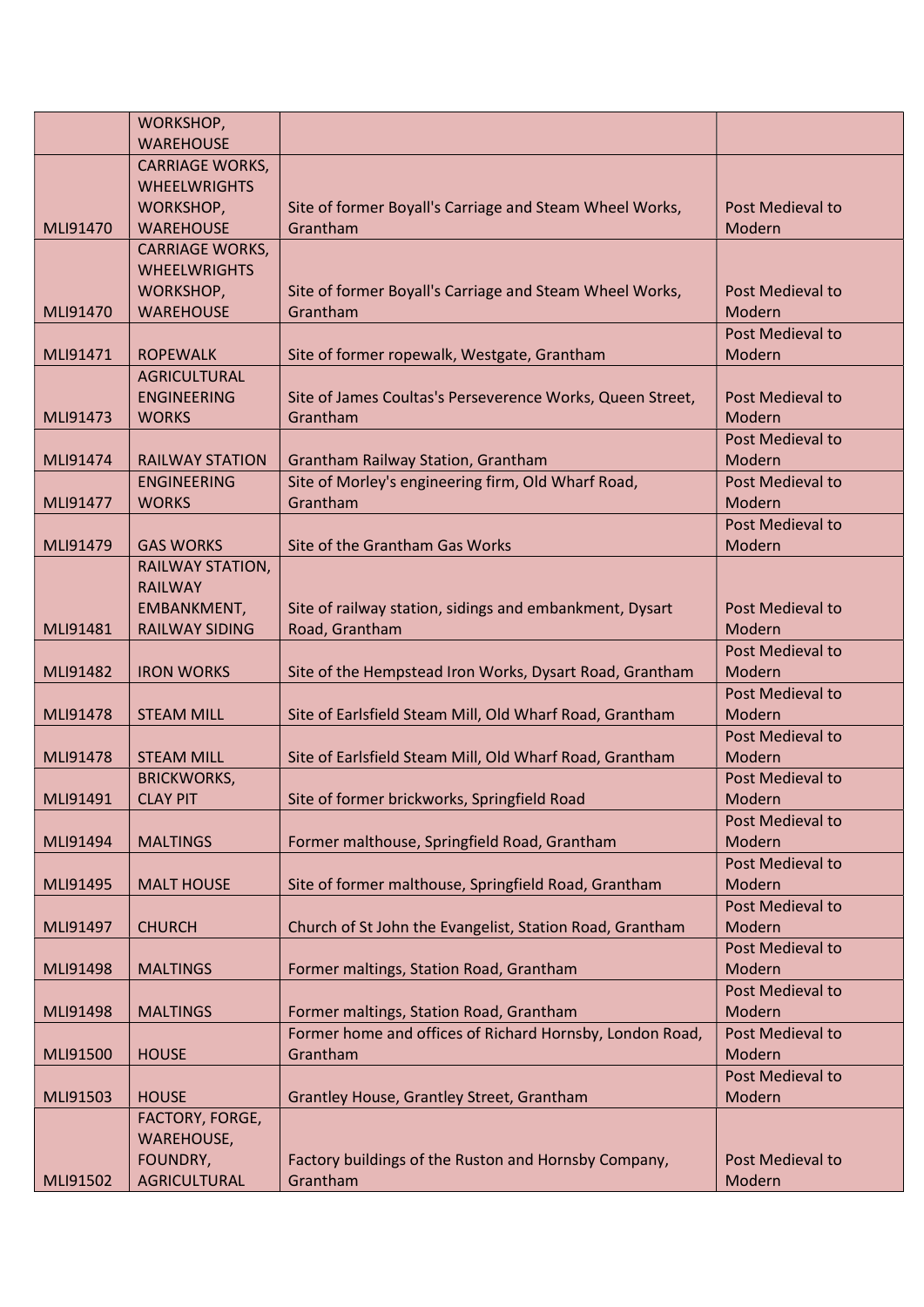|          | <b>ENGINEERING</b>    |                                                           |                  |
|----------|-----------------------|-----------------------------------------------------------|------------------|
|          | <b>WORKS, BOILER</b>  |                                                           |                  |
|          | <b>WORKS</b>          |                                                           |                  |
|          | FACTORY, FORGE,       |                                                           |                  |
|          | <b>WAREHOUSE,</b>     |                                                           |                  |
|          | FOUNDRY,              |                                                           |                  |
|          | <b>AGRICULTURAL</b>   |                                                           |                  |
|          |                       |                                                           |                  |
|          | <b>ENGINEERING</b>    |                                                           |                  |
|          | <b>WORKS, BOILER</b>  | Factory buildings of the Ruston and Hornsby Company,      | Post Medieval to |
| MLI91502 | <b>WORKS</b>          | Grantham                                                  | Modern           |
|          | FACTORY, FORGE,       |                                                           |                  |
|          | <b>WAREHOUSE,</b>     |                                                           |                  |
|          | FOUNDRY,              |                                                           |                  |
|          | <b>AGRICULTURAL</b>   |                                                           |                  |
|          | <b>ENGINEERING</b>    |                                                           |                  |
|          | <b>WORKS, BOILER</b>  | Factory buildings of the Ruston and Hornsby Company,      | Post Medieval to |
| MLI91502 | <b>WORKS</b>          | Grantham                                                  | Modern           |
|          | FACTORY, FORGE,       |                                                           |                  |
|          | <b>WAREHOUSE,</b>     |                                                           |                  |
|          |                       |                                                           |                  |
|          | FOUNDRY,              |                                                           |                  |
|          | <b>AGRICULTURAL</b>   |                                                           |                  |
|          | <b>ENGINEERING</b>    |                                                           |                  |
|          | <b>WORKS, BOILER</b>  | Factory buildings of the Ruston and Hornsby Company,      | Post Medieval to |
| MLI91502 | <b>WORKS</b>          | Grantham                                                  | Modern           |
|          |                       |                                                           | Post Medieval to |
| MLI91520 | <b>TANNERY</b>        | Site of former tannery, Barrowby Road                     | Modern           |
|          |                       |                                                           | Post Medieval to |
| MLI91522 | <b>MALTINGS</b>       | Former maltings, Harrow Street, Grantham                  | Modern           |
|          |                       |                                                           | Post Medieval to |
| MLI91522 | <b>MALTINGS</b>       | Former maltings, Harrow Street, Grantham                  | Modern           |
|          | <b>RIFLE BUTTS,</b>   | Former rifle range and the remains of rifle butts, Beacon | Post Medieval to |
| MLI91523 | <b>FIRING RANGE</b>   |                                                           | Modern           |
|          |                       | Lane, Grantham                                            |                  |
|          | <b>AGRICULTURAL</b>   |                                                           |                  |
|          | <b>ENGINEERING</b>    |                                                           |                  |
|          | WORKS,                |                                                           |                  |
|          | <b>ENGINEERING</b>    | Site of Yates and Co. Engineering, Harlaxton Road,        | Post Medieval to |
| MLI91526 | <b>WORKS</b>          | Grantham                                                  | Modern           |
|          | <b>FURNITURE</b>      |                                                           | Post Medieval to |
| MLI91527 | <b>FACTORY</b>        | Site of Harrison and Sons Workshop, Watergate, Grantham   | Modern           |
|          | MALT HOUSE,           |                                                           |                  |
|          | CONGREGATIONAL        |                                                           | Post Medieval to |
| MLI91528 | CHAPEL, SHOP          | Former Malthouse, Union Street, Grantham                  | Modern           |
|          |                       |                                                           | Post Medieval to |
|          |                       |                                                           |                  |
| MLI91529 | <b>MALTINGS</b>       | Site of former maltings, North Parade, Grantham           | Modern           |
|          |                       |                                                           | Post Medieval to |
| MLI91941 | <b>CHURCH</b>         | Roman Catholic church of St Mary, North Parade, Grantham  | Modern           |
|          | CEMETERY,             | Former graveyard associated with St Mary's church,        | Post Medieval to |
| MLI91944 | <b>INHUMATION</b>     | Grantham                                                  | Modern           |
|          |                       |                                                           | Post Medieval to |
| MLI95981 | <b>HOUSE, SURGERY</b> | Vine House, Vine Street, Grantham                         | Modern           |
| MLI96186 | HOUSE, SCHOOL,        | 42 St Peter's Hill, Grantham                              | Post Medieval to |
|          |                       |                                                           |                  |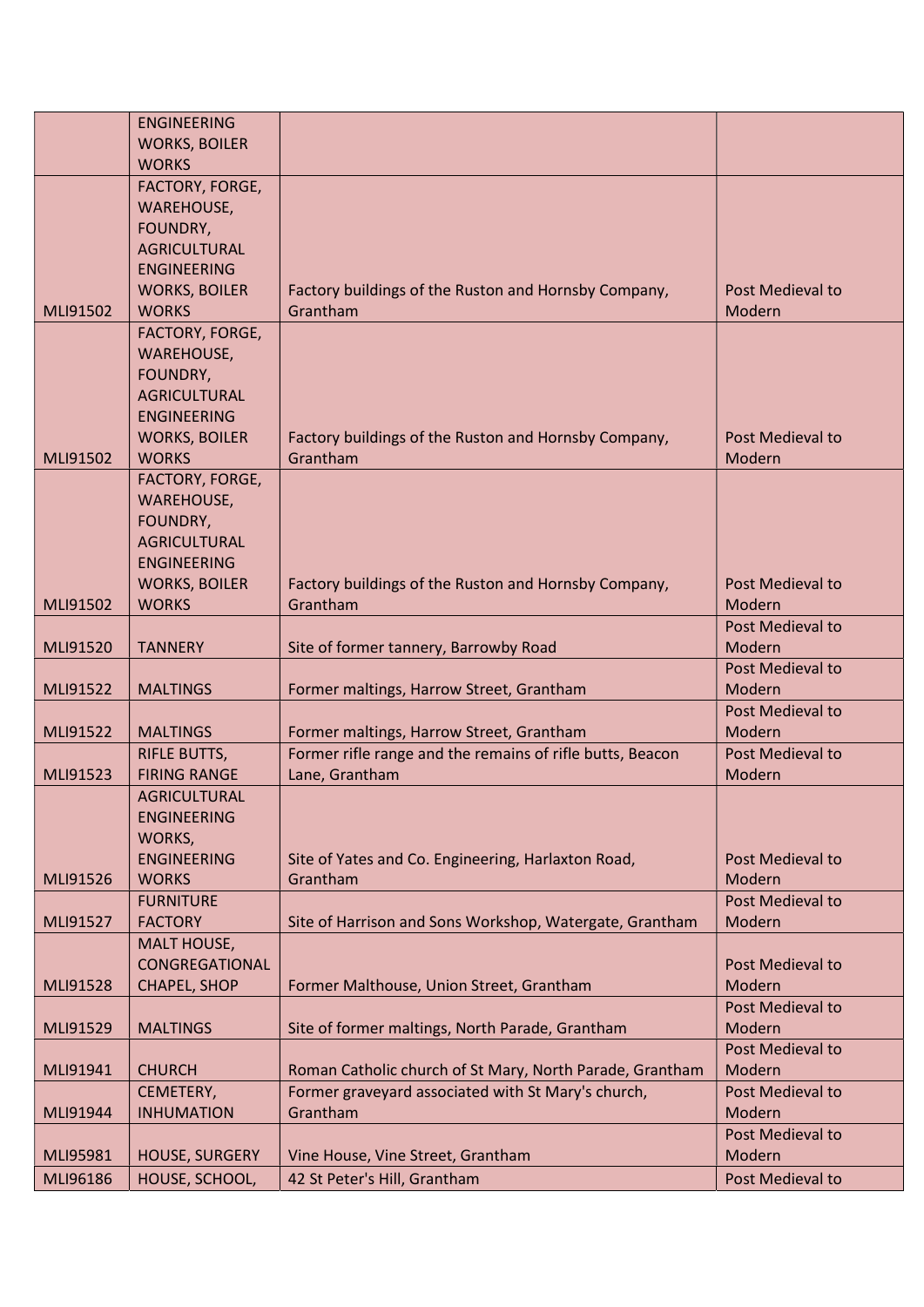|          | <b>SHOP</b>            |                                                            | Modern                  |
|----------|------------------------|------------------------------------------------------------|-------------------------|
|          |                        |                                                            | Post Medieval to        |
| MLI94914 | <b>HOUSE, SHOP</b>     | 10 Vine Street (including 15 Elmer Street North), Grantham | Modern                  |
|          |                        |                                                            | Post Medieval to        |
| MLI94917 | <b>HOUSE, SHOP</b>     | Whichcote House, Watergate, Grantham                       | Modern                  |
|          | <b>TERRACED HOUSE,</b> |                                                            | Post Medieval to        |
| MLI94933 | <b>HOUSE</b>           | 3 to 11 North Parade, Grantham                             | Modern                  |
|          | TERRACE, HOUSE,        |                                                            | <b>Post Medieval to</b> |
| MLI94936 | <b>TERRACED HOUSE</b>  | 51 to 55 Barrowby Road, Grantham                           | Modern                  |
|          | HOUSE, OFFICE,         |                                                            | Post Medieval to        |
| MLI94942 | <b>NURSING HOME</b>    | Castlegate House, Castlegate, Grantham                     | Modern                  |
|          | VICARAGE, HOUSE,       |                                                            | Post Medieval to        |
| MLI94948 | <b>HOUSE</b>           | The Rectory, Church Street, Grantham                       | Modern                  |
|          |                        |                                                            | Post Medieval to        |
| MLI95476 | <b>HOUSE</b>           | 39 and 40 Church Trees, Grantham                           | Modern                  |
|          |                        |                                                            | Post Medieval to        |
| MLI96366 | <b>HOUSE</b>           | 41 Church Trees, Grantham                                  | Modern                  |
|          |                        |                                                            | Post Medieval to        |
| MLI96368 | <b>HOUSE</b>           | Bow House, 43 Manthorpe Road, Grantham                     | Modern                  |
|          |                        |                                                            | Post Medieval to        |
| MLI95666 | <b>HOUSE</b>           | 16 Swinegate, Grantham                                     | Modern                  |
|          |                        |                                                            | Post Medieval to        |
| MLI94938 | <b>HOUSE</b>           | 75 Brook Street, Grantham                                  | Modern                  |
|          |                        |                                                            | Post Medieval to        |
| MLI94939 | <b>HOUSE</b>           | 77 Brook Street, Grantham                                  | Modern                  |
|          |                        |                                                            | Post Medieval to        |
| MLI95991 | <b>HOUSE</b>           | 10 Brownlow Street (with 8 Albion Street), Grantham        | Modern                  |
|          |                        |                                                            | Post Medieval to        |
| MLI95992 | <b>STABLE, OFFICE</b>  | Stable buildings to Grantham House, Castlegate, Grantham   | Modern                  |
|          |                        |                                                            | <b>Post Medieval to</b> |
| MLI94941 | <b>HOUSE</b>           | 46 Castlegate, Grantham                                    | Modern                  |
|          |                        |                                                            | Post Medieval to        |
| MLI95993 | <b>HOUSE</b>           | 47 and 48 Castlegate, Grantham                             | Modern                  |
|          |                        |                                                            | Post Medieval to        |
| MLI95994 | HOUSE, SCHOOL          | Middlemore House, Castlegate, Grantham                     | Modern                  |
|          |                        |                                                            | Post Medieval to        |
| MLI96190 | <b>HOUSE</b>           | 3 to 5 Castlegate, Grantham                                | Modern                  |
|          |                        |                                                            | Post Medieval to        |
| MLI94943 | <b>HOUSE</b>           | 6 to 8 Castlegate, Grantham                                | Modern                  |
|          |                        |                                                            | Post Medieval to        |
| MLI95995 | <b>INN</b>             | Beehive Inn, Castlegate, Grantham                          | Modern                  |
|          |                        |                                                            | Post Medieval to        |
| MLI94944 | <b>HOUSE</b>           | 12 and 13 Castlegate, Grantham                             | Modern                  |
|          |                        |                                                            | Post Medieval to        |
| MLI95976 | <b>HOUSE, SHOP</b>     | 14 Castlegate, Grantham                                    | Modern                  |
|          |                        |                                                            | Post Medieval to        |
| MLI94945 | <b>HOUSE</b>           | 15 and 16 Castlegate, Grantham                             | Modern                  |
|          |                        |                                                            | Post Medieval to        |
| MLI96365 | <b>HOUSE</b>           | 25 and 26 Castlegate, Grantham                             | Modern                  |
| MLI95472 | <b>HOUSE</b>           | 27 Castlegate, Grantham                                    | Post Medieval to        |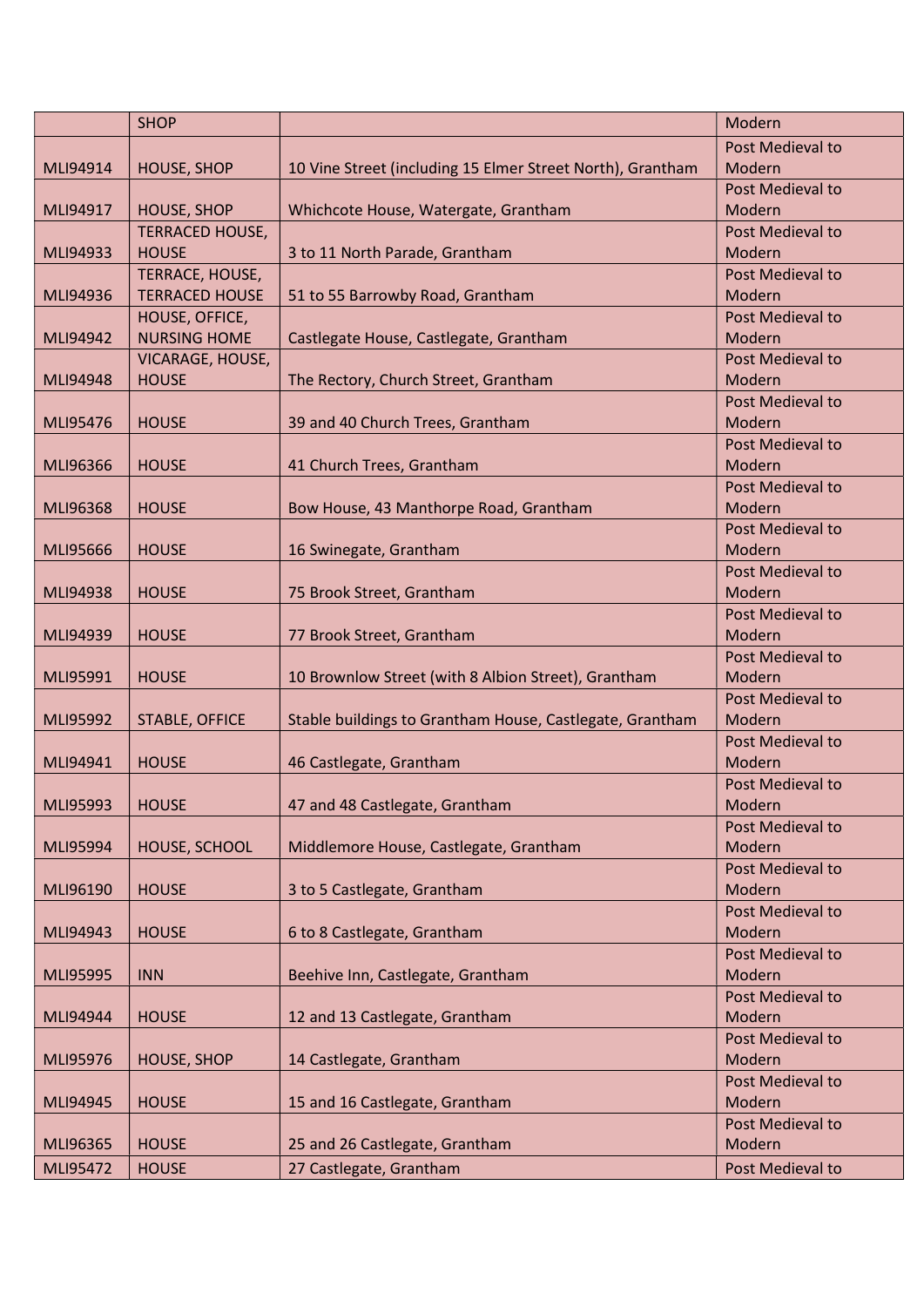|          |                         |                                                       | Modern                  |
|----------|-------------------------|-------------------------------------------------------|-------------------------|
|          |                         |                                                       | Post Medieval to        |
| MLI94947 | <b>HOUSE</b>            | 28 to 30 Castlegate, Grantham                         | <b>Modern</b>           |
|          |                         |                                                       | <b>Post Medieval to</b> |
| MLI95473 | <b>HOUSE</b>            | 31 and 32 Castlegate, Grantham                        | Modern                  |
|          |                         |                                                       | <b>Post Medieval to</b> |
| MLI95977 | <b>HOUSE</b>            | 33 to 37 Castlegate, Grantham                         | Modern                  |
|          |                         |                                                       | <b>Post Medieval to</b> |
| MLI96191 | <b>HOUSE</b>            | 38A Church Trees, Grantham                            | Modern                  |
|          | MEETING HALL,           |                                                       |                         |
|          | LIBRARY, LITERARY       |                                                       |                         |
|          | <b>AND SCIENTIFIC</b>   |                                                       | Post Medieval to        |
| MLI94951 | <b>INSTITUTE</b>        | Granta Hall, 6 Finkin Street, Grantham                | Modern                  |
|          |                         |                                                       | Post Medieval to        |
| MLI94919 | <b>BANK (FINANCIAL)</b> | York County Saving Bank, 14 Finkin Street, Grantham   | Modern                  |
|          |                         |                                                       | Post Medieval to        |
| MLI94920 | <b>HOUSE</b>            | 15 and 15a Finkin Street, Grantham                    | Modern                  |
|          |                         |                                                       | <b>Post Medieval to</b> |
| MLI94921 | <b>HOUSE</b>            | 16 Finkin Street, Grantham                            | Modern                  |
|          |                         |                                                       | Post Medieval to        |
| MLI94924 | <b>HOUSE, SHOP</b>      | 11 High Street, Grantham                              | Modern                  |
|          |                         |                                                       | Post Medieval to        |
| MLI94925 | <b>HOUSE</b>            | 12 High Street, Grantham                              | Modern                  |
|          |                         |                                                       | Post Medieval to        |
| MLI96322 | <b>HOUSE</b>            | 20 and 20A High Street, Grantham                      | Modern                  |
|          |                         |                                                       | <b>Post Medieval to</b> |
| MLI95986 | <b>HOUSE</b>            | 44 High Street, Grantham                              | Modern                  |
|          |                         |                                                       | Post Medieval to        |
| MLI95478 | <b>HOUSE, SHOP</b>      | 45 High Street, Grantham                              | Modern                  |
|          | PUBLIC HOUSE,           |                                                       | Post Medieval to        |
| MLI94926 | <b>HOUSE</b>            | White Hart public house, High Street, Grantham        | Modern                  |
|          |                         |                                                       | <b>Post Medieval to</b> |
| MLI96321 | <b>BANK (FINANCIAL)</b> | 54 to 56 High Street, Grantham                        | Modern                  |
|          |                         |                                                       | Post Medieval to        |
| MLI96187 | SHOP, HOUSE             | 62 High Street, Grantham                              | Modern                  |
|          |                         |                                                       | Post Medieval to        |
| MLI95479 | SHOP, HOUSE             | 63 High Street, Grantham                              | Modern                  |
|          |                         |                                                       | Post Medieval to        |
| MLI94927 | <b>HOUSE, SHOP</b>      | 64 High Street, Grantham                              | Modern                  |
|          |                         |                                                       | Post Medieval to        |
| MLI95480 | <b>HOUSE, SHOP</b>      | 65 and 66 High Street, Grantham                       | Modern                  |
|          |                         |                                                       | Post Medieval to        |
| MLI95574 | <b>HOUSE, SHOP</b>      | 67 High Street, Grantham                              | Modern                  |
|          |                         |                                                       | Post Medieval to        |
| MLI95987 | <b>BANK (FINANCIAL)</b> | National Provincial Bank, 68-69 High Street, Grantham | Modern                  |
|          |                         |                                                       | Post Medieval to        |
| MLI95668 | <b>HOUSE</b>            | 70 High Street, Grantham                              | Modern                  |
|          |                         |                                                       | Post Medieval to        |
| MLI94928 | <b>HOUSE</b>            | 1-7 Watergate, Grantham                               | Modern                  |
| MLI95565 | <b>HOUSE</b>            | 12 London Road, Grantham                              | Post Medieval to        |
|          |                         |                                                       |                         |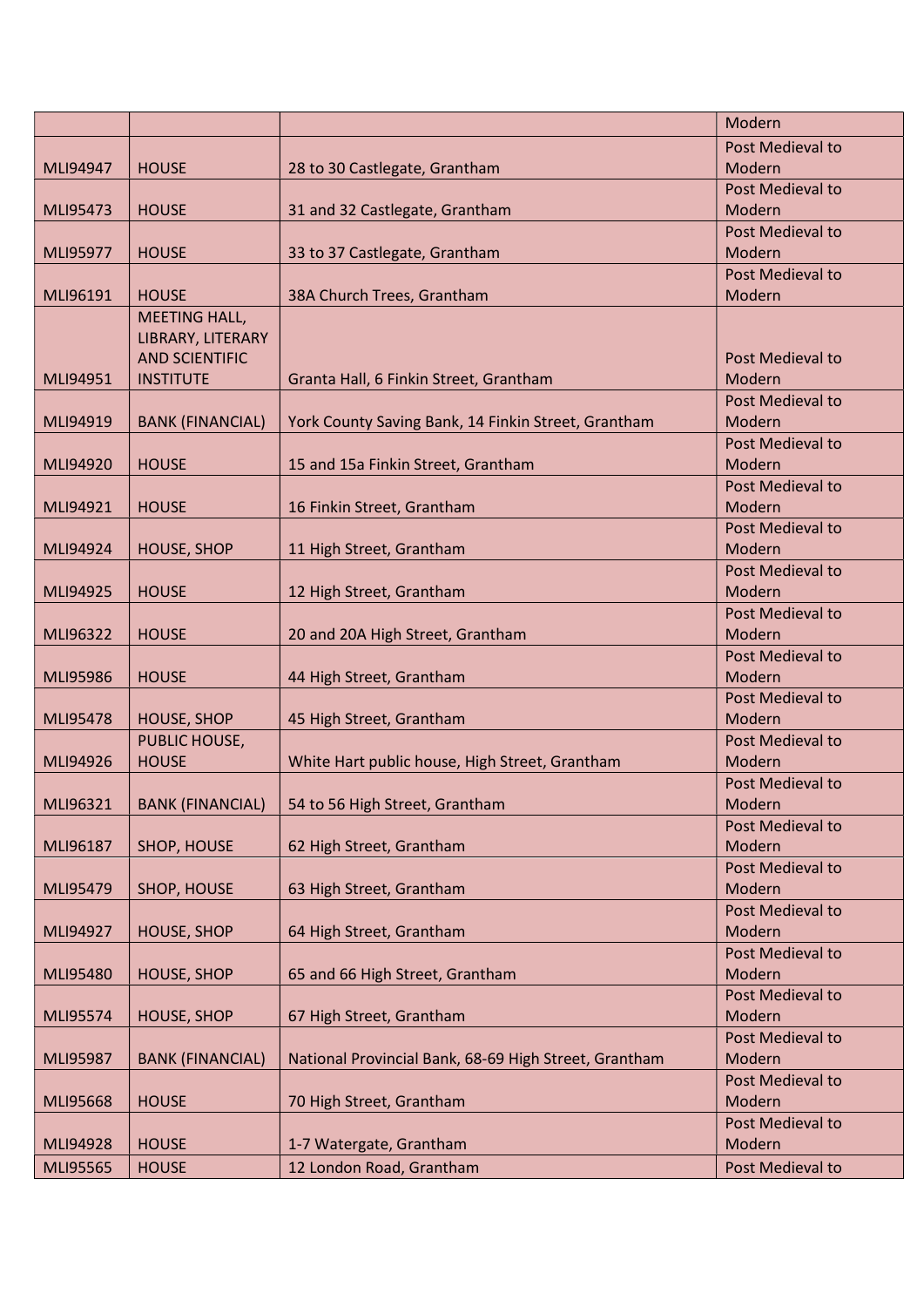|                 |                        |                                                       | Modern                  |
|-----------------|------------------------|-------------------------------------------------------|-------------------------|
|                 |                        |                                                       | Post Medieval to        |
| MLI96188        | SHOP, HOUSE            | 1 and 1A Market Place, Grantham                       | Modern                  |
|                 |                        |                                                       | <b>Post Medieval to</b> |
| <b>MLI95988</b> | SHOP, HOUSE            | 2 and 2A Market Place, Grantham                       | Modern                  |
|                 | PUBLIC HOUSE,          |                                                       | Post Medieval to        |
| MLI95670        | <b>FARMSTEAD</b>       | Former Blue Lion Inn, 5 Market Place, Grantham        | Modern                  |
|                 | INN, STABLE,           |                                                       |                         |
|                 | <b>OUTBUILDING,</b>    |                                                       | <b>Post Medieval to</b> |
| MLI94930        | <b>FARMSTEAD</b>       | Granby Inn and outbuildings, Market Place, Grantham   | Modern                  |
|                 |                        |                                                       | Post Medieval to        |
| MLI94931        | SHOP, HOUSE            | 17 Market Place, Grantham                             | Modern                  |
|                 |                        |                                                       | Post Medieval to        |
| MLI96316        | <b>HOUSE, SHOP</b>     | 18 and 19A Market Place, Grantham                     | Modern                  |
|                 |                        |                                                       | Post Medieval to        |
| MLI94932        | <b>HOUSE, SHOP</b>     | 19 Market Place, Grantham                             | Modern                  |
|                 |                        |                                                       | Post Medieval to        |
| MLI95667        | <b>HOUSE</b>           | 20 and 21 Market Place, Grantham                      | Modern                  |
|                 |                        |                                                       | <b>Post Medieval to</b> |
| MLI95990        | <b>HOUSE, SHOP</b>     | 28 and 29 Market Place, Grantham                      | Modern                  |
|                 |                        |                                                       | Post Medieval to        |
| MLI94898        | <b>HOUSE, SHOP</b>     | 8 North Parade, Grantham                              | Modern                  |
|                 | SHOP,                  |                                                       |                         |
|                 | RESTAURANT,            |                                                       | Post Medieval to        |
| MLI94869        | <b>HOUSE</b>           | 2, 4 and 6 North Parade, Grantham                     | Modern                  |
|                 |                        |                                                       | <b>Post Medieval to</b> |
| MLI96182        | <b>HOUSE</b>           | 10 to 16 North Parade, Grantham                       | Modern                  |
|                 |                        |                                                       | Post Medieval to        |
| MLI94899        | <b>HOUSE</b>           | 20 and 22 North Parade, Grantham                      | Modern                  |
|                 |                        |                                                       | Post Medieval to        |
| MLI94900        | <b>HOUSE</b>           | 24 North Parade, Grantham                             | Modern                  |
|                 |                        |                                                       | Post Medieval to        |
| MLI96183        | <b>HOUSE</b>           | North House, 26 North Parade, Grantham                | Modern                  |
|                 | TERRACE,               |                                                       |                         |
|                 | <b>TERRACED HOUSE,</b> |                                                       | Post Medieval to        |
| MLI94901        | <b>HOUSE</b>           | 28 to 40 North Parade, Grantham                       | Modern                  |
|                 |                        |                                                       | Post Medieval to        |
| MLI94902        | <b>HOUSE</b>           | 42 (Newnham House) and 44 North Parade, Grantham      | Modern                  |
|                 |                        |                                                       | Post Medieval to        |
| MLI96008        | <b>HOUSE</b>           | 46 North Parade, Grantham                             | Modern                  |
|                 |                        |                                                       | Post Medieval to        |
| MLI94904        | <b>HOUSE</b>           | 74 North Parade, Grantham                             | Modern                  |
|                 |                        |                                                       | <b>Post Medieval to</b> |
| MLI96009        | <b>HOUSE</b>           | 84 and 86 North Parade, Grantham                      | Modern                  |
|                 |                        |                                                       | Post Medieval to        |
| MLI96292        | <b>HOUSE</b>           | 8 St Peters Hill (including 1 Castlegate), Grantham   | Modern                  |
|                 | <b>GUILDHALL,</b>      |                                                       | Post Medieval to        |
| MLI96010        | <b>SESSIONS HOUSE</b>  | Guildhall and Sessions Hall, St Peters Hill, Grantham | Modern                  |
|                 | <b>COMMEMORATIVE</b>   |                                                       | Post Medieval to        |
| MLI96315        | <b>MONUMENT</b>        | Statue of Sir Isaac Newton, St Peters Hill, Grantham  | Modern                  |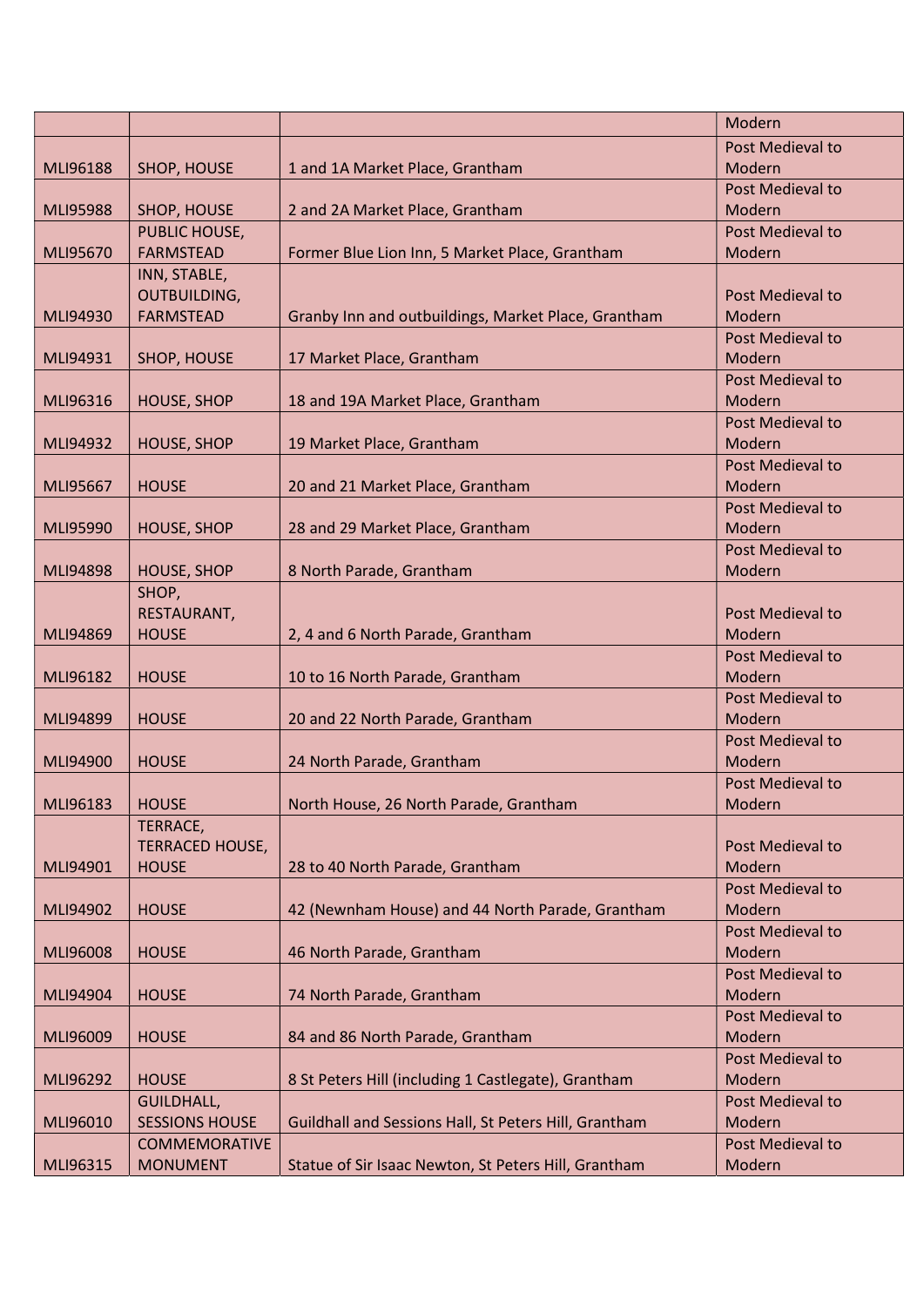|          | <b>COMMEMORATIVE</b> | Statue of Frederick James Tollemache, St Peters Hill, | Post Medieval to        |
|----------|----------------------|-------------------------------------------------------|-------------------------|
| MLI96011 | <b>MONUMENT</b>      | Grantham                                              | Modern                  |
|          | HOUSE, RAILWAY       |                                                       |                         |
|          | <b>WORKERS</b>       |                                                       | Post Medieval to        |
| MLI96313 | <b>COTTAGE</b>       | 8 Station Road, Grantham                              | Modern                  |
|          |                      | Former Rose and Crown public house, 2 Swinegate,      | <b>Post Medieval to</b> |
| MLI96370 | <b>INN, HOUSE</b>    | Grantham                                              | Modern                  |
|          |                      |                                                       | Post Medieval to        |
| MLI94909 | <b>HOUSE</b>         | 3 and 4 Swinegate, Grantham                           | Modern                  |
|          |                      |                                                       | Post Medieval to        |
| MLI95567 | <b>HOUSE</b>         | 5 Swinegate, Grantham                                 | Modern                  |
|          |                      |                                                       | Post Medieval to        |
| MLI96012 | <b>HOUSE</b>         | 6 Swinegate, Grantham                                 | Modern                  |
|          |                      |                                                       | Post Medieval to        |
| MLI94910 | <b>HOUSE</b>         | 7 Swinegate, Grantham                                 | Modern                  |
|          |                      |                                                       | Post Medieval to        |
| MLI96293 | <b>HOUSE</b>         | 8 and 9 Swinegate, Grantham                           | Modern                  |
|          | <b>HOUSE, TIMBER</b> |                                                       | Post Medieval to        |
| MLI94911 | <b>FRAMED HOUSE</b>  | 11 Swinegate, Grantham                                | Modern                  |
|          |                      |                                                       | <b>Post Medieval to</b> |
| MLI95568 | <b>HOUSE</b>         | 12 and 12a Swinegate, Grantham                        | Modern                  |
|          |                      |                                                       | Post Medieval to        |
| MLI96013 | <b>HOUSE</b>         | 14 Swinegate, Grantham                                | Modern                  |
|          |                      |                                                       | Post Medieval to        |
| MLI94912 | <b>HOUSE</b>         | 15 and 15a Swinegate, Grantham                        | Modern                  |
|          |                      |                                                       | Post Medieval to        |
| MLI95980 | <b>HOUSE</b>         | 21A and 21B Swinegate, Grantham                       | Modern                  |
|          |                      |                                                       | Post Medieval to        |
| MLI95664 | <b>HOUSE</b>         | Morris House, 42 and 43 Swinegate, Grantham           | Modern                  |
|          |                      |                                                       | <b>Post Medieval to</b> |
| MLI94913 | <b>HOUSE</b>         | 44 and 45 Swinegate, Grantham                         | Modern                  |
|          |                      |                                                       | Post Medieval to        |
| MLI95982 | <b>STABLE</b>        | Stable to Vine House, Grantham                        | Modern                  |
|          |                      |                                                       | Post Medieval to        |
| MLI95665 | <b>HOUSE, SHOP</b>   | 6 and 7 Vine Street, Grantham                         | Modern                  |
|          |                      |                                                       | Post Medieval to        |
| MLI95569 | <b>HOUSE, SHOP</b>   | 11 Vine Street, Grantham                              | Modern                  |
|          |                      |                                                       | Post Medieval to        |
| MLI95570 | SHOP, HOUSE          | 13 Vine Street, Grantham                              | Modern                  |
|          |                      |                                                       | Post Medieval to        |
| MLI94915 | <b>HOUSE</b>         | 14 Vine Street, Grantham                              | Modern                  |
|          |                      |                                                       | Post Medieval to        |
| MLI95983 | <b>HOUSE</b>         | 15 Vine Street, Grantham                              | Modern                  |
|          |                      |                                                       | <b>Post Medieval to</b> |
| MLI95662 |                      |                                                       | Modern                  |
|          | <b>HOUSE, SHOP</b>   | 11 and 15 Watergate, Grantham                         | <b>Post Medieval to</b> |
|          |                      |                                                       |                         |
| MLI94916 | <b>INN</b>           | Black Dog public house, 19 Watergate, Grantham        | Modern                  |
|          | PUBLIC HOUSE,        |                                                       | Post Medieval to        |
| MLI94883 | <b>SHOP</b>          | Former Blue Dog public house, Watergate, Grantham     | Modern                  |
|          |                      |                                                       | Post Medieval to        |
| MLI94884 | <b>HOUSE, SHOP</b>   | 44 and 46 Watergate, Grantham                         | Modern                  |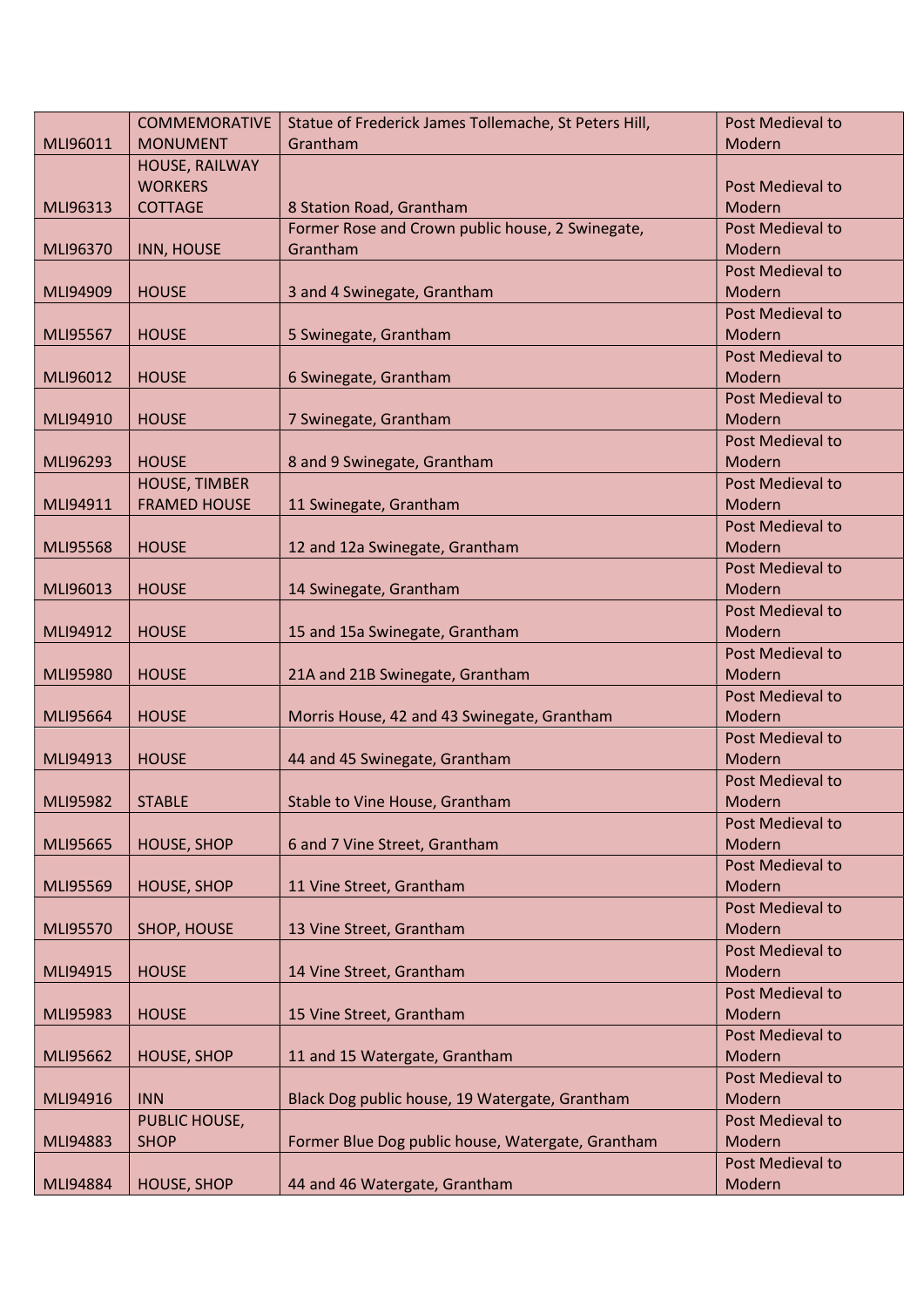|                 | <b>CORN EXCHANGE,</b>   |                                           | Post Medieval to        |
|-----------------|-------------------------|-------------------------------------------|-------------------------|
| MLI94885        | <b>SHOP</b>             | Westgate Hall, Westgate, Grantham         | Modern                  |
|                 |                         |                                           | Post Medieval to        |
| MLI94886        | SHOP, HOUSE             | 1, 2, 3 and 3a Westgate, Grantham         | Modern                  |
|                 |                         |                                           | <b>Post Medieval to</b> |
| MLI96178        | <b>HOUSE, SHOP</b>      | 4, 4A, 5 and 6 Westgate, Grantham         | Modern                  |
|                 |                         |                                           | <b>Post Medieval to</b> |
| MLI94887        | SHOP, HOUSE             | 7 to 9 Westgate, Grantham                 | Modern                  |
|                 |                         |                                           | <b>Post Medieval to</b> |
| <b>MLI95998</b> | SHOP, HOUSE             | 10 Westgate, Grantham                     | Modern                  |
|                 |                         |                                           | Post Medieval to        |
| MLI96179        | <b>INN</b>              | Blue Ram Inn, 11 Westgate, Grantham       | Modern                  |
|                 |                         |                                           | <b>Post Medieval to</b> |
| MLI95999        | SHOP, HOUSE             | 14 and 14A Westgate, Grantham             | Modern                  |
|                 |                         |                                           | Post Medieval to        |
| MLI94888        | SHOP, HOUSE             | 19 and 20 Westgate (Rudd Vale), Grantham  | Modern                  |
|                 | <b>TIMBER FRAMED</b>    |                                           | Post Medieval to        |
| MLI96000        | HOUSE, HOUSE            | 21 Westgate, Grantham                     | Modern                  |
|                 |                         |                                           | Post Medieval to        |
| MLI96181        | <b>INN</b>              | Blue Man public house, Westgate, Grantham | Modern                  |
|                 |                         |                                           | Post Medieval to        |
| MLI96001        | SHOP, HOUSE             | 24 Westgate, Grantham                     | Modern                  |
|                 |                         |                                           | Post Medieval to        |
| MLI94889        | SHOP, HOUSE             | 25 and 26 Westgate, Grantham              | Modern                  |
|                 |                         |                                           | Post Medieval to        |
| MLI94890        | <b>HOUSE, SHOP</b>      | 31 Westgate, Grantham                     | Modern                  |
|                 |                         |                                           | Post Medieval to        |
| MLI96002        | <b>HOUSE, SHOP</b>      | 32 and 33 Westgate, Grantham              | Modern                  |
|                 |                         |                                           | Post Medieval to        |
| MLI96003        | <b>HOUSE, SHOP</b>      | 34 to 37 Westgate, Grantham               | Modern                  |
|                 |                         |                                           | Post Medieval to        |
| MLI96004        | <b>HOUSE</b>            | 38 to 40 Westgate, Grantham               | Modern                  |
|                 |                         |                                           | Post Medieval to        |
| MLI94892        | SHOP, HOUSE             | 77 and 78 Westgate, Grantham              | Modern                  |
|                 |                         |                                           | Post Medieval to        |
| MLI96005        | <b>HOUSE</b>            | 80 and 81 Westgate, Grantham              | Modern                  |
|                 |                         |                                           | <b>Post Medieval to</b> |
| MLI94893        | <b>HOUSE</b>            | 82 and 83 Westgate, Grantham              | Modern                  |
|                 |                         |                                           | Post Medieval to        |
| MLI96006        | SHOP, HOUSE             | 84 Westgate, Grantham                     | Modern                  |
|                 |                         |                                           | Post Medieval to        |
| MLI94894        | <b>HOUSE, SHOP</b>      | 86 and 87 Westgate, Grantham              | Modern                  |
|                 |                         |                                           | Post Medieval to        |
| MLI94895        | <b>BANK (FINANCIAL)</b> | Midland Bank, 88 Westgate, Grantham       | Modern                  |
|                 |                         |                                           | Post Medieval to        |
| MLI96369        | <b>INN</b>              | 90 Westgate, Grantham                     | Modern                  |
|                 |                         |                                           | Post Medieval to        |
| MLI94896        | <b>HOUSE, SHOP</b>      | 93 Westgate, Grantham                     | Modern                  |
|                 |                         |                                           | <b>Post Medieval to</b> |
| MLI96007        | <b>SHOP</b>             | 94 and 94A Westgate, Grantham             | Modern                  |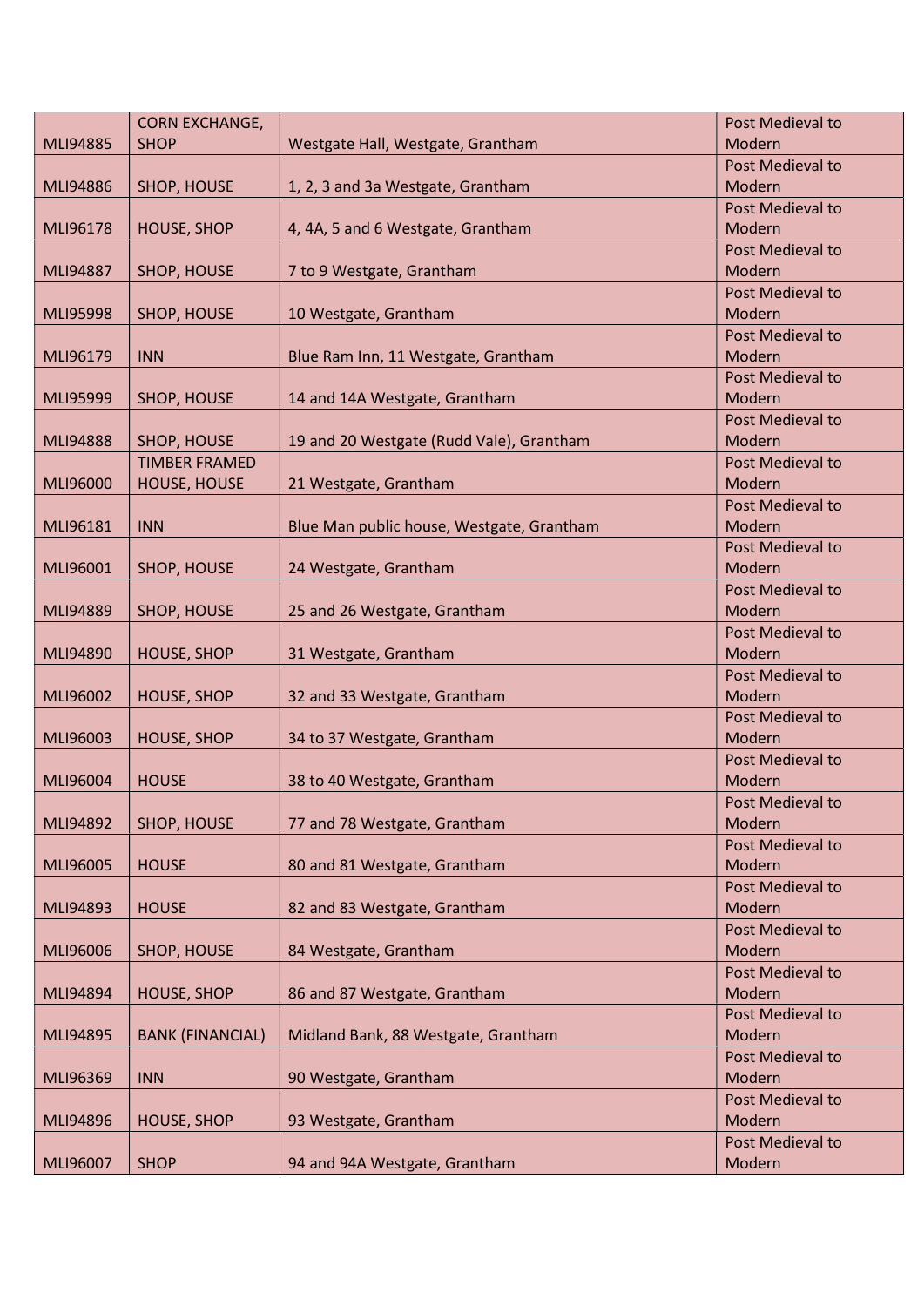|          |                        |                                                           | Post Medieval to           |
|----------|------------------------|-----------------------------------------------------------|----------------------------|
| MLI94897 | SHOP, HOUSE            | 95 Westgate, Grantham                                     | Modern                     |
|          |                        |                                                           | Post Medieval to           |
| MLI95573 | SHOP, HOUSE            | 96 Westgate, Grantham                                     | Modern                     |
|          |                        |                                                           | Post Medieval to           |
| MLI97461 | <b>ALMSHOUSE</b>       | Dawson's Almshouses, Brook Street, Grantham               | Modern                     |
|          |                        |                                                           | Post Medieval to           |
| MLI97461 | <b>ALMSHOUSE</b>       | Dawson's Almshouses, Brook Street, Grantham               | Modern                     |
|          |                        |                                                           | Post Medieval to           |
| MLI97461 | <b>ALMSHOUSE</b>       | Dawson's Almshouses, Brook Street, Grantham               | Modern                     |
|          | PRIESTS HOUSE,         | Presbytery to the Roman Catholic church of St Mary, North | Post Medieval to           |
| MLI91942 | <b>HOUSE</b>           | Parade, Grantham                                          | Modern                     |
|          |                        |                                                           | Post Medieval to           |
| MLI97462 | <b>CHURCH HALL</b>     | Church Hall, Barrowby Road, Grantham                      | Modern                     |
|          | <b>HOUSE, TERRACED</b> |                                                           | Post Medieval to           |
| MLI97463 | <b>HOUSE</b>           | 6 to 8 Barrowby Road, Grantham                            | Modern                     |
|          | WESLEYAN               |                                                           |                            |
|          | <b>METHODIST</b>       |                                                           | Post Medieval to           |
| MLI99324 | <b>CHAPEL</b>          | Former site of Wesleyan Methodist Chapel, Grantham        | Modern                     |
|          |                        |                                                           | Post Medieval to           |
| MLI94903 | HOUSE, INN             | 70 and 72 North Parade, Grantham                          | Modern                     |
|          | <b>PRIMITIVE</b>       |                                                           |                            |
|          | <b>METHODIST</b>       |                                                           |                            |
|          | CHAPEL, SCOUT          | Former Primitive Methodist Chapel, Little Gonerby,        | Post Medieval to           |
| MLI99286 | <b>HUT</b>             | Grantham                                                  | Modern                     |
|          | <b>WESLEYAN</b>        |                                                           |                            |
|          | <b>METHODIST</b>       |                                                           |                            |
|          | CHAPEL, SUNDAY         |                                                           |                            |
|          | SCHOOL,                |                                                           |                            |
|          | <b>NONCONFORMIST</b>   |                                                           | Post Medieval to           |
| MLI94950 | <b>CHAPEL</b>          | Wesleyan Methodist Church, Finkin Street, Grantham        | Modern                     |
|          | HOUSE,                 |                                                           |                            |
|          | <b>CALVINISTIC</b>     |                                                           |                            |
|          | <b>METHODIST</b>       |                                                           | Post Medieval to           |
| MLI94946 | <b>CHAPEL</b>          | 23 Castlegate (Zion chapel), Grantham                     | Modern                     |
|          | CONGREGATIONAL         |                                                           | <b>Post Medieval to</b>    |
| MLI99287 | <b>CHAPEL</b>          | Congregational Chapel, Castlegate, Grantham               | Modern                     |
|          | <b>PRIMITIVE</b>       |                                                           |                            |
|          | <b>METHODIST</b>       |                                                           |                            |
|          | CHAPEL, SUNDAY         |                                                           |                            |
|          | SCHOOL, SOCIAL         | Former Primitive Methodist Chapel, Commercial Road,       | <b>Post Medieval to</b>    |
| MLI91536 | <b>CLUB</b>            | Grantham                                                  | Modern                     |
|          | <b>SALVATION ARMY</b>  |                                                           | Post Medieval to           |
| MLI97460 | <b>HALL</b>            | Salvation Army Citadel, London Road, Grantham             | Modern                     |
|          |                        |                                                           | Post Medieval to           |
| MLI94918 | <b>HOUSE, OFFICE</b>   | Elmer House, 12 Finkin Street, Grantham                   | Modern                     |
|          | CONGREGATIONAL         |                                                           |                            |
|          |                        |                                                           |                            |
|          | CHAPEL, UNITED         |                                                           |                            |
|          | <b>METHODIST FREE</b>  | Former Congregational and United Methodist Free Chapel,   | Post Medieval to<br>Modern |
| MLI99347 | <b>CHAPEL</b>          | <b>Little Gonerby</b>                                     |                            |
| MLI99392 | <b>PARTICULAR</b>      | Baptist Chapel, Wharf Road, Grantham                      | Post Medieval to           |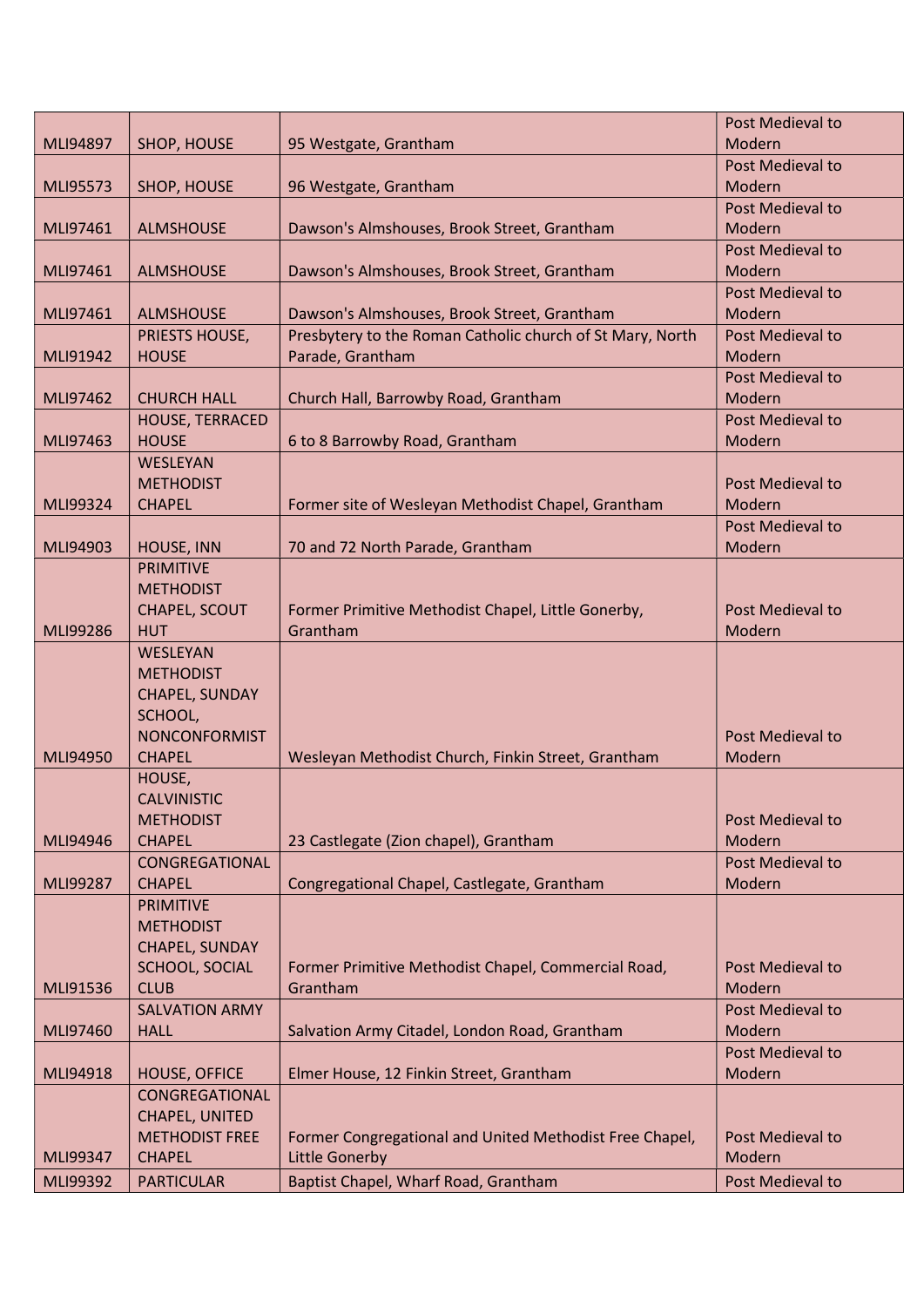|                 | <b>BAPTIST CHAPEL,</b> |                                                         | Modern                  |
|-----------------|------------------------|---------------------------------------------------------|-------------------------|
|                 | <b>BAPTIST CHAPEL</b>  |                                                         |                         |
|                 | CHURCH SCHOOL,         |                                                         |                         |
|                 | <b>COMMERCIAL</b>      |                                                         | Post Medieval to        |
| MLI99393        | <b>OFFICE</b>          | Newton House, Wharf Road, Grantham                      | Modern                  |
|                 |                        |                                                         | Post Medieval to        |
| MLI94929        | <b>HOUSE</b>           | 75 and 77 Manthorpe Road, Grantham                      | Modern                  |
|                 |                        |                                                         | <b>Post Medieval to</b> |
| MLI95669        | <b>HOUSE</b>           | Manthorpe Cottage, 79 Manthorpe Road, Grantham          | Modern                  |
|                 |                        |                                                         | Post Medieval to        |
|                 | <b>TERRACED HOUSE,</b> |                                                         |                         |
| MLI94905        | <b>TERRACE, HOUSE</b>  | 2 to 4 Peter's Hill, Grantham                           | Modern                  |
|                 | HOUSE, LOCAL           |                                                         |                         |
|                 | <b>GOVERNMENT</b>      |                                                         | Post Medieval to        |
| MLI95477        | <b>OFFICE</b>          | 4A Finkin Street, Grantham                              | Modern                  |
|                 | HOUSE, SHOP,           |                                                         | Post Medieval to        |
| MLI95979        | <b>OFFICE</b>          | 2 Finkin Street, Grantham                               | Modern                  |
|                 |                        |                                                         | Post Medieval to        |
| MLI95985        | <b>SHOP</b>            | 19 High Street, Grantham                                | Modern                  |
|                 |                        |                                                         | Post Medieval to        |
| MLI91475        | <b>IRON WORKS</b>      | Pheonix Iron Works, Dysart Road, Grantham               | Modern                  |
|                 |                        |                                                         | Post Medieval to        |
| MLI82836        | <b>BRIDGE</b>          | Bridge at Belton Lane, Grantham                         | Modern                  |
|                 |                        |                                                         | Post Medieval to        |
| MLI82837        | <b>BRIDGE</b>          | Bridge at St Catherine's Road, Grantham                 | Modern                  |
|                 |                        |                                                         | Post Medieval to        |
| <b>MLI82887</b> | <b>BRIDGE</b>          | Dysart Road Railway Bridge, Grantham                    | Modern                  |
|                 | HOUSE, RAILWAY         |                                                         |                         |
|                 | <b>WORKERS</b>         |                                                         | <b>Post Medieval to</b> |
| MLI95658        | <b>COTTAGE</b>         | 2 to 5 Station Road, Grantham                           | Modern                  |
|                 | HOUSE, RAILWAY         |                                                         |                         |
|                 | <b>WORKERS</b>         |                                                         | Post Medieval to        |
| MLI95659        | <b>COTTAGE</b>         |                                                         | Modern                  |
|                 |                        | 6 and 7 Station Road, Grantham                          |                         |
|                 |                        |                                                         | Post Medieval to        |
| MLI89128        | <b>CANAL</b>           | <b>Grantham Canal</b>                                   | Modern                  |
|                 | RAILWAY STATION,       |                                                         |                         |
|                 | <b>RAILWAY</b>         |                                                         |                         |
|                 | EMBANKMENT,            | Site of railway station, sidings and embankment, Dysart | Post Medieval to        |
| MLI91481        | <b>RAILWAY SIDING</b>  | Road, Grantham                                          | Modern                  |
|                 | RAILWAY STATION,       |                                                         |                         |
|                 | <b>RAILWAY</b>         |                                                         |                         |
|                 | EMBANKMENT,            | Site of railway station, sidings and embankment, Dysart | Post Medieval to        |
| MLI91481        | <b>RAILWAY SIDING</b>  | Road, Grantham                                          | Modern                  |
|                 | RAILWAY STATION,       |                                                         |                         |
|                 | <b>RAILWAY</b>         |                                                         |                         |
|                 | EMBANKMENT,            | Site of railway station, sidings and embankment, Dysart | Post Medieval to        |
| MLI91481        | <b>RAILWAY SIDING</b>  | Road, Grantham                                          | Modern                  |
|                 | <b>GARDEN WALL,</b>    |                                                         | Post Medieval to        |
| MLI95474        | <b>GATE</b>            | Garden wall and gates to the Vicarage, Grantham         | Modern                  |
|                 |                        | Kesteven and Grantham Girls' School, Sandon Road,       |                         |
| <b>MLI90087</b> | <b>SCHOOL</b>          | Grantham                                                | <b>Modern</b>           |
| <b>MLI90087</b> | <b>SCHOOL</b>          | Kesteven and Grantham Girls' School, Sandon Road,       | <b>Modern</b>           |
|                 |                        |                                                         |                         |